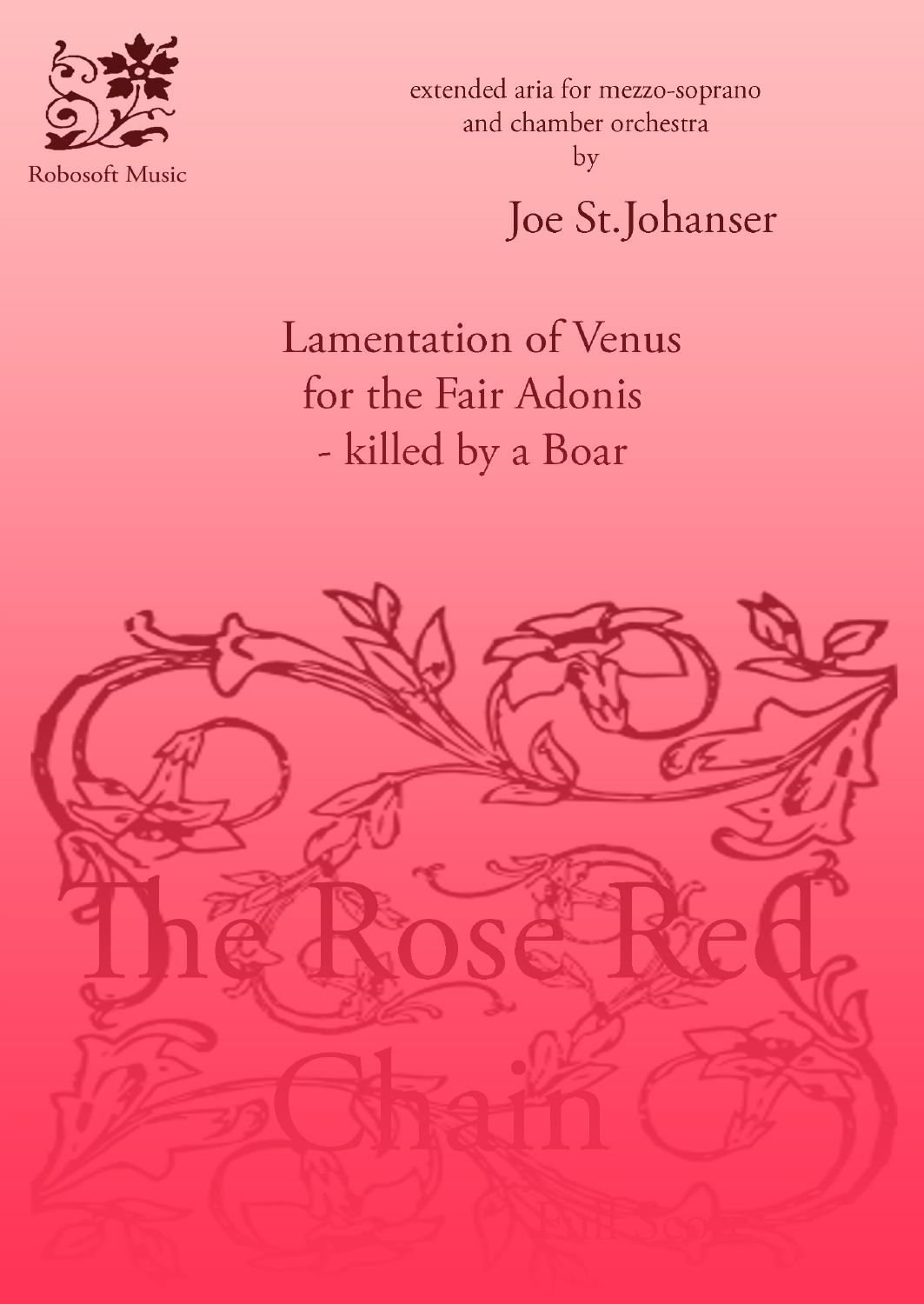## 'The Rose Red Chain'

an extended aria for Mezzo-soprano as 'Venus'

and

Chamber Orchestra  $\star$ 

Flute

Oboe

Bassoon

Harp String Quartet

lyric adapted by Joe St.Johanser from 'Venus and Adonis' by Wm. Shakespeare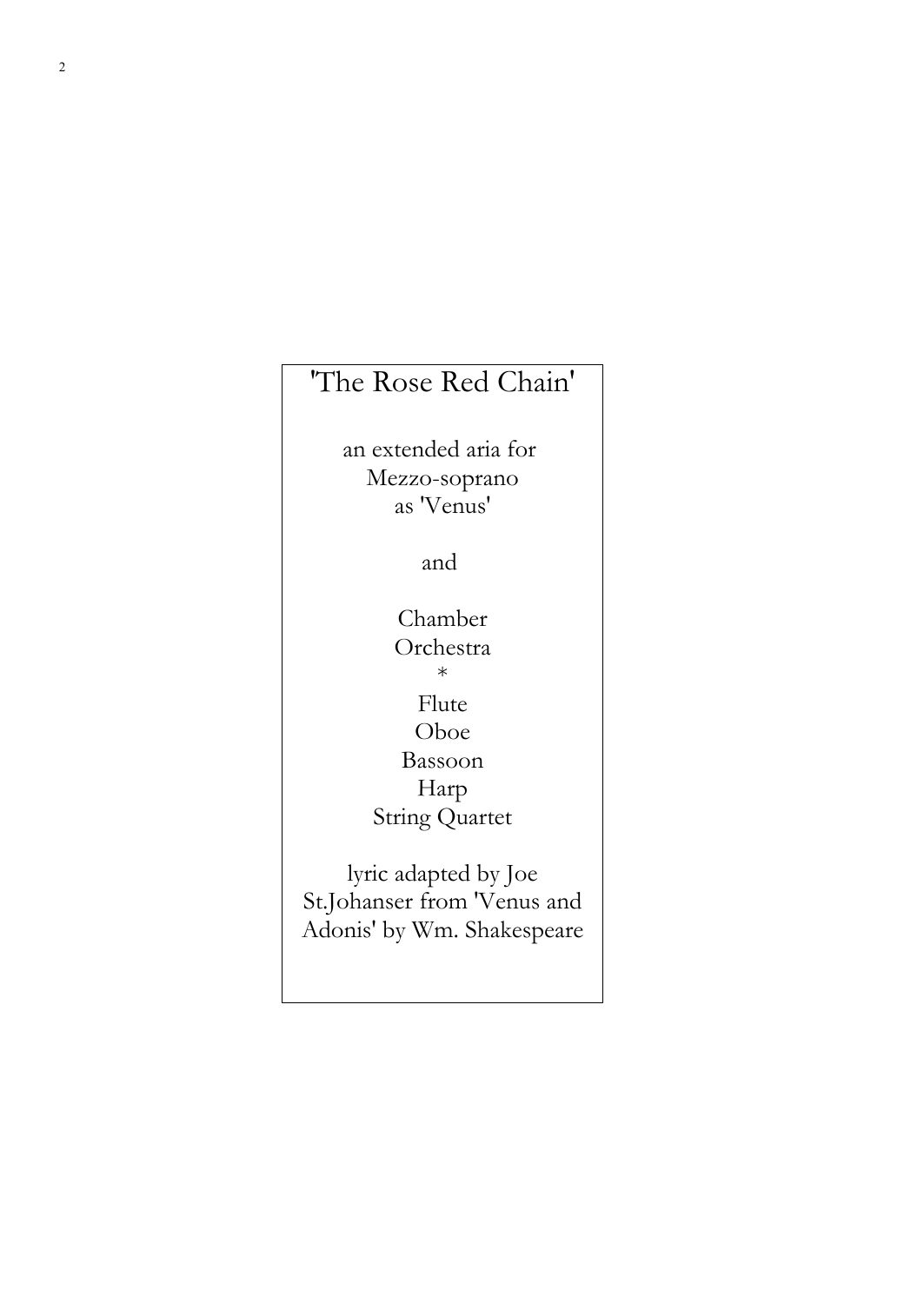lyric by Wm. Shakespeare adapted by Joe St.Johanser

## The Rose Red Chain

Lamentation of Venus for the Fair Adonis - killed by a Boar music by

Joe St.Johanser

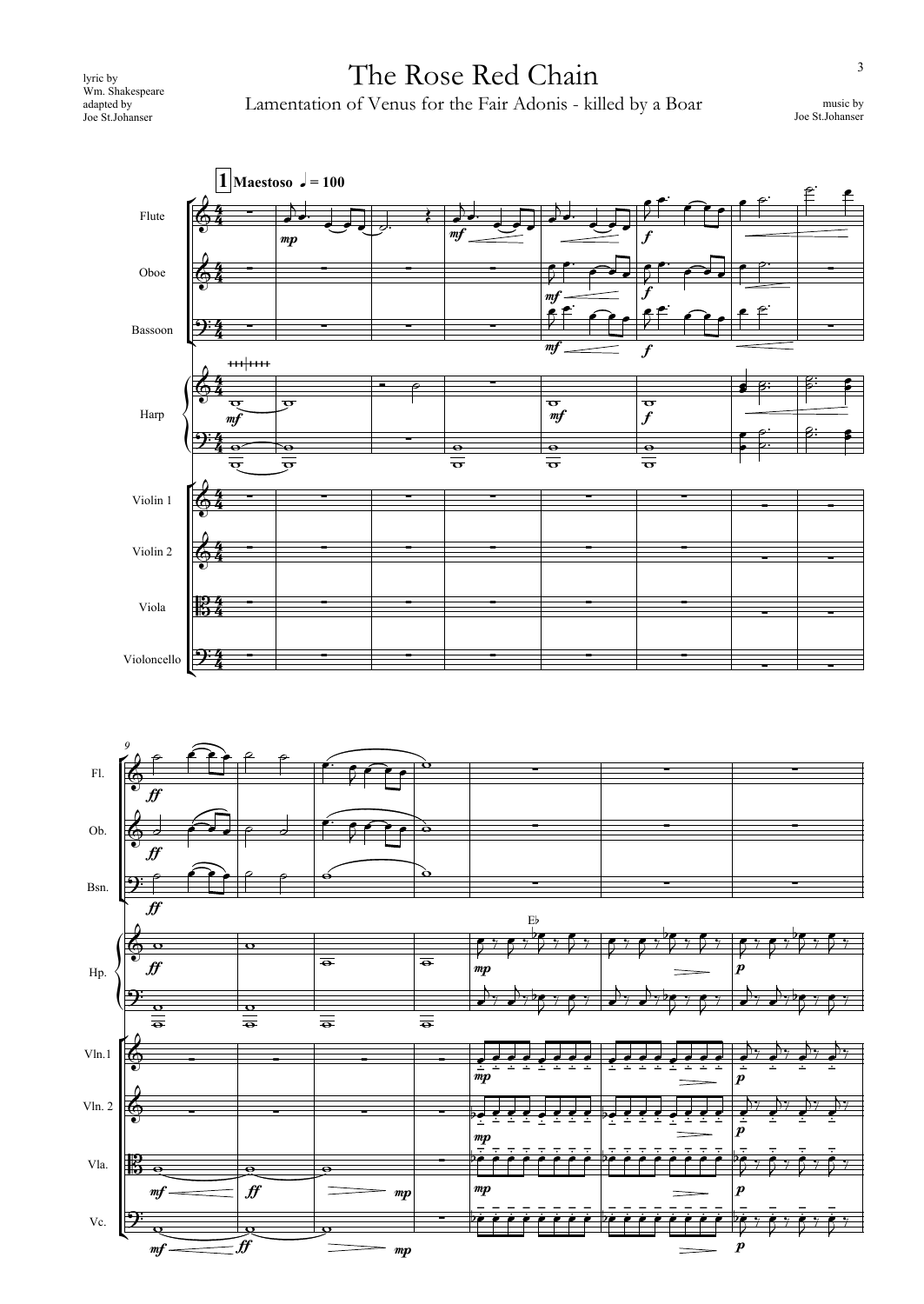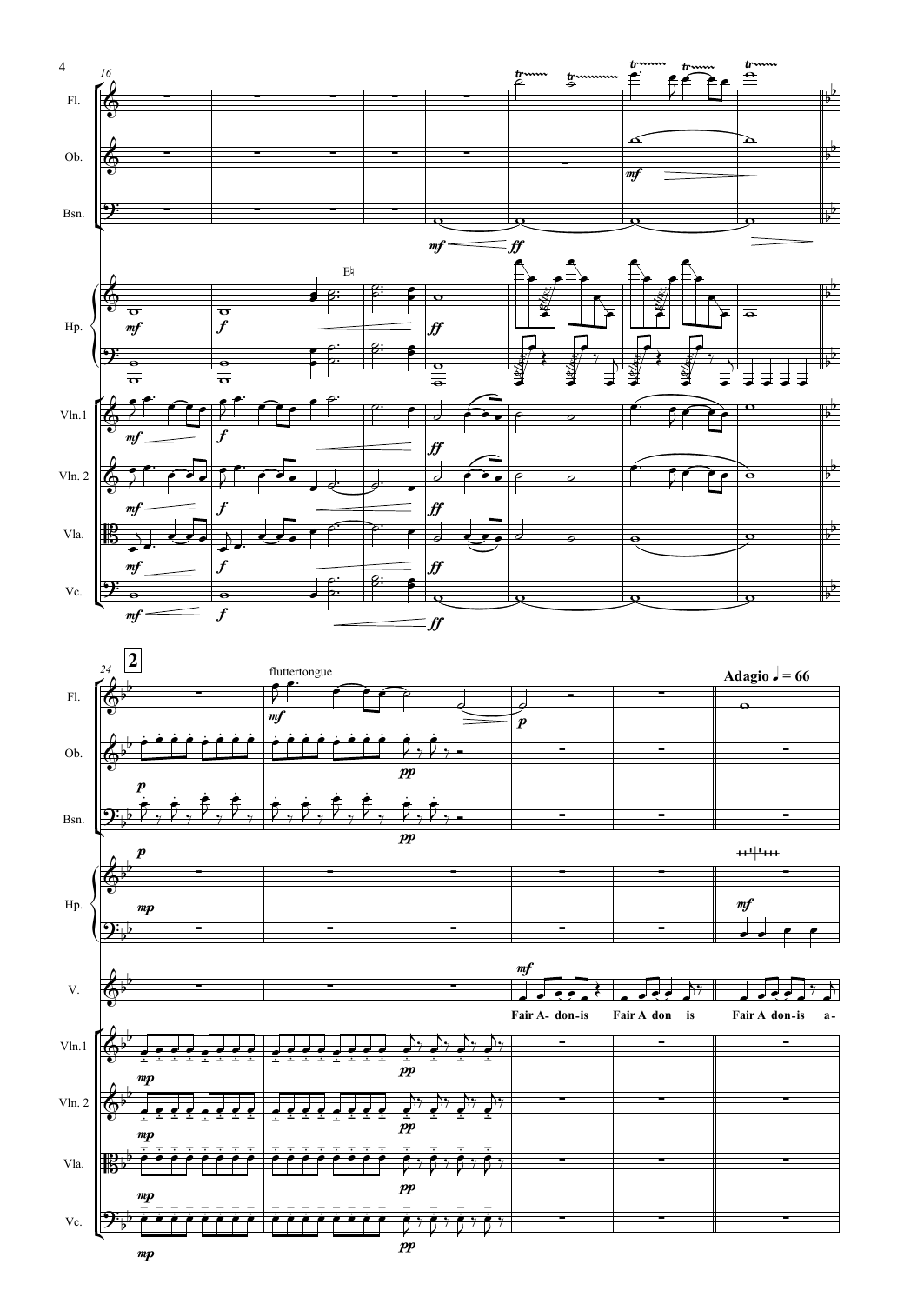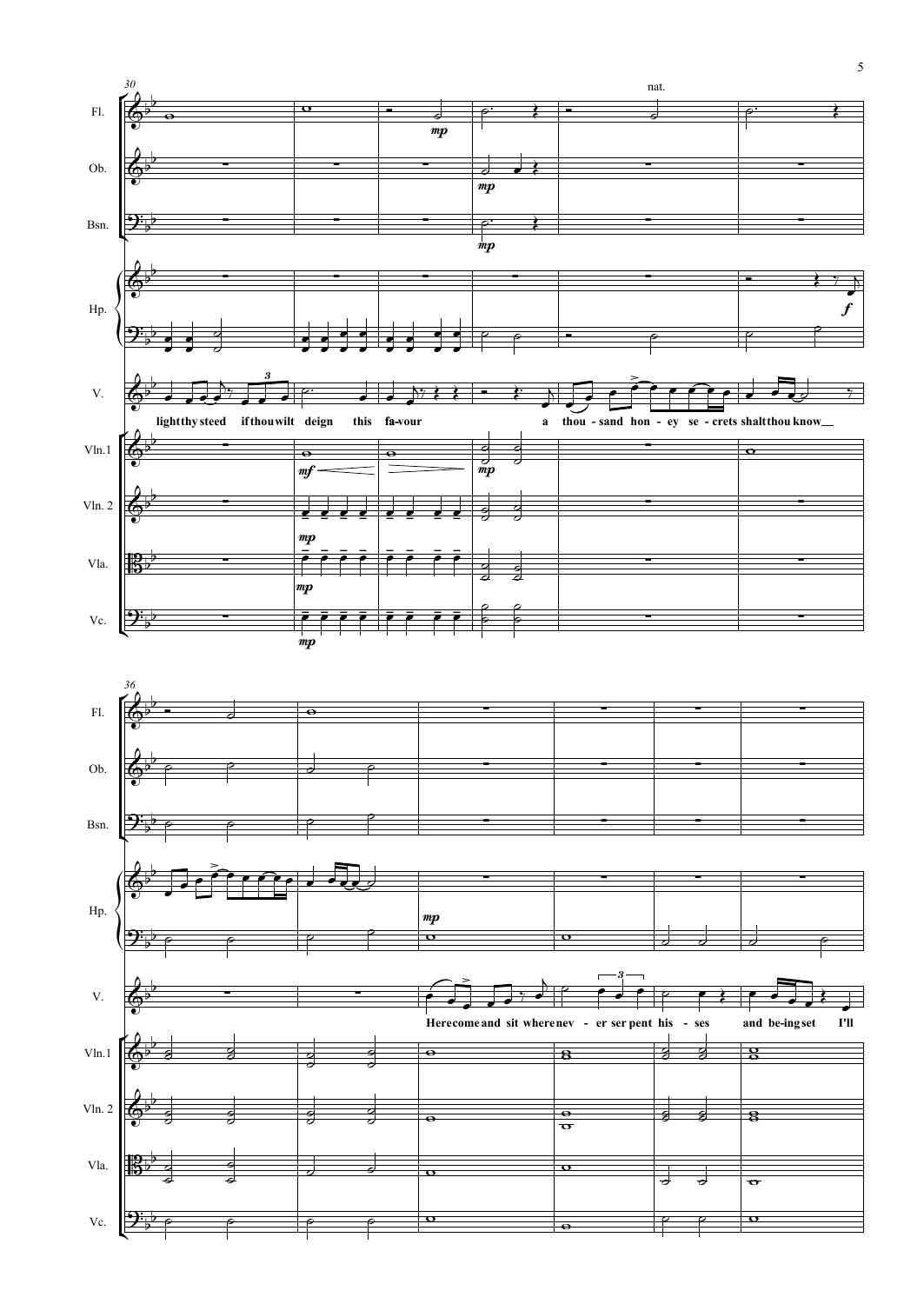

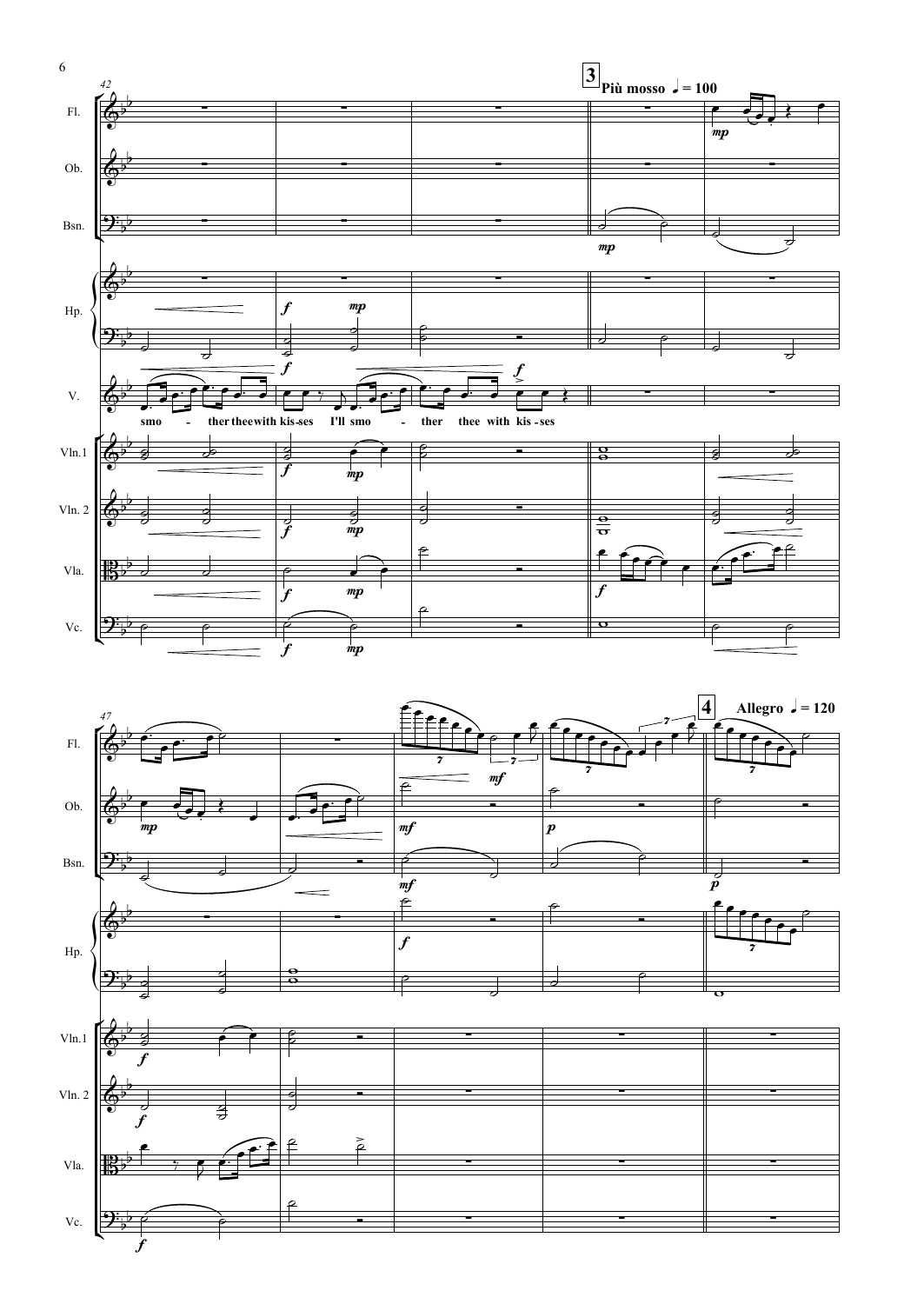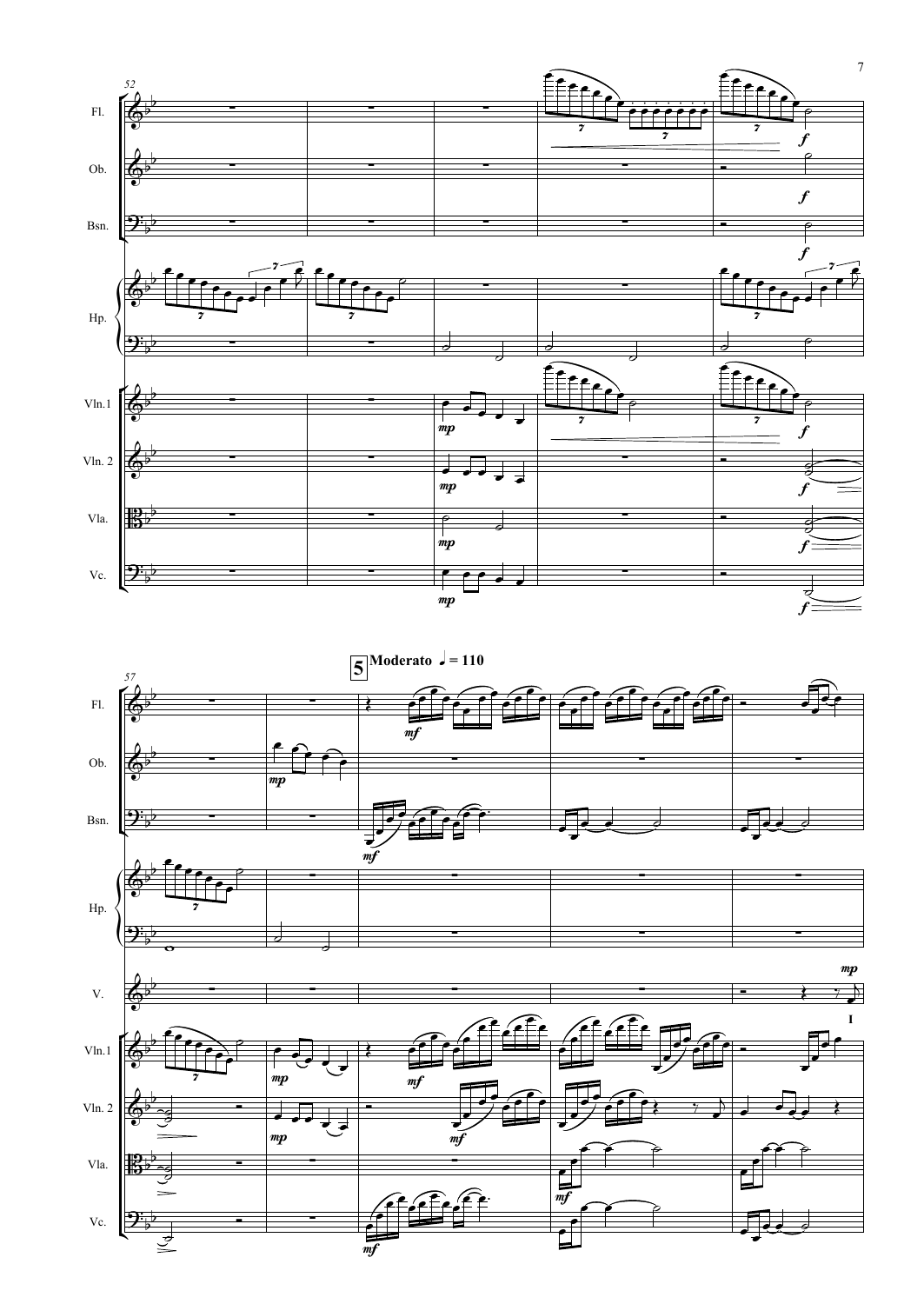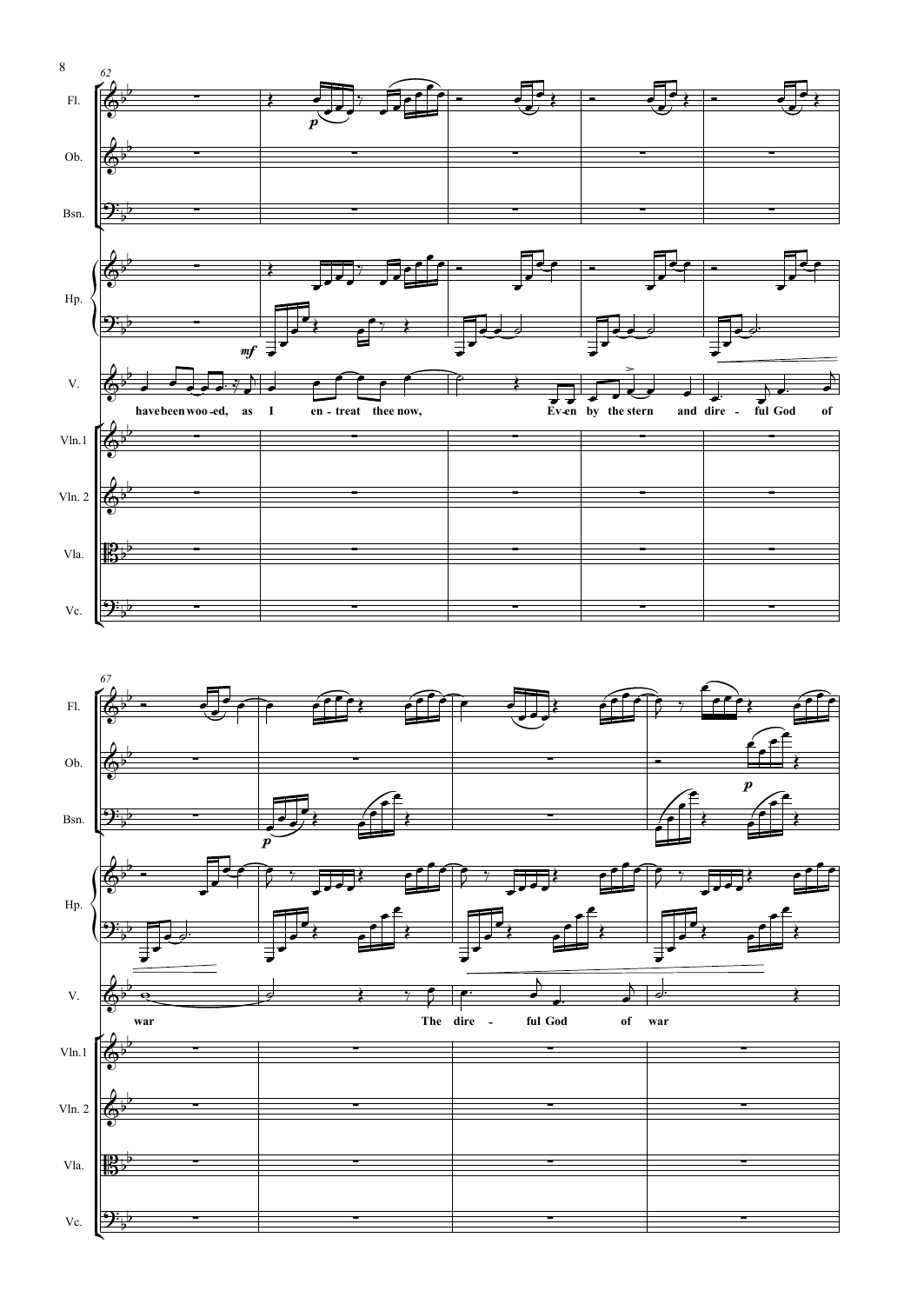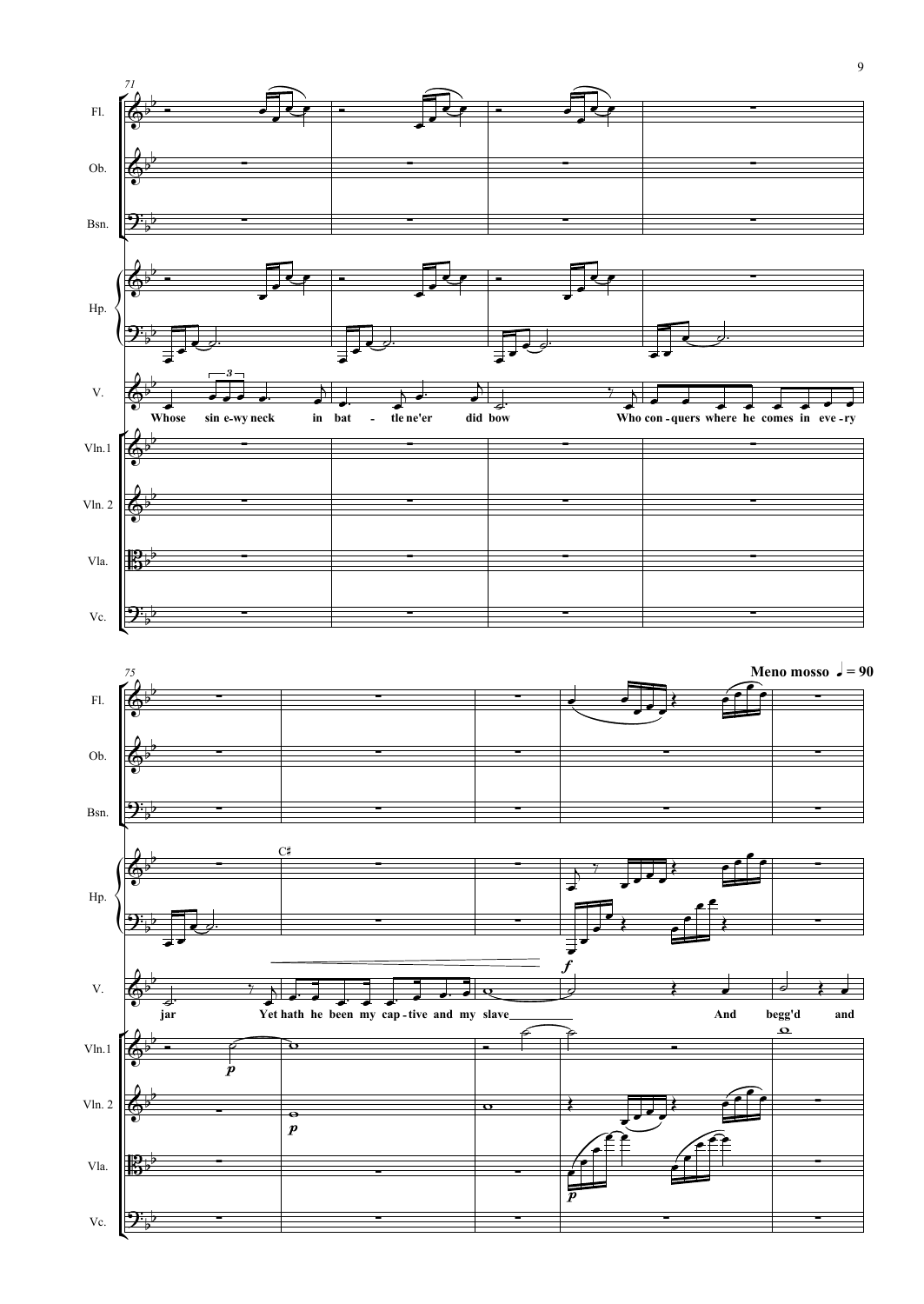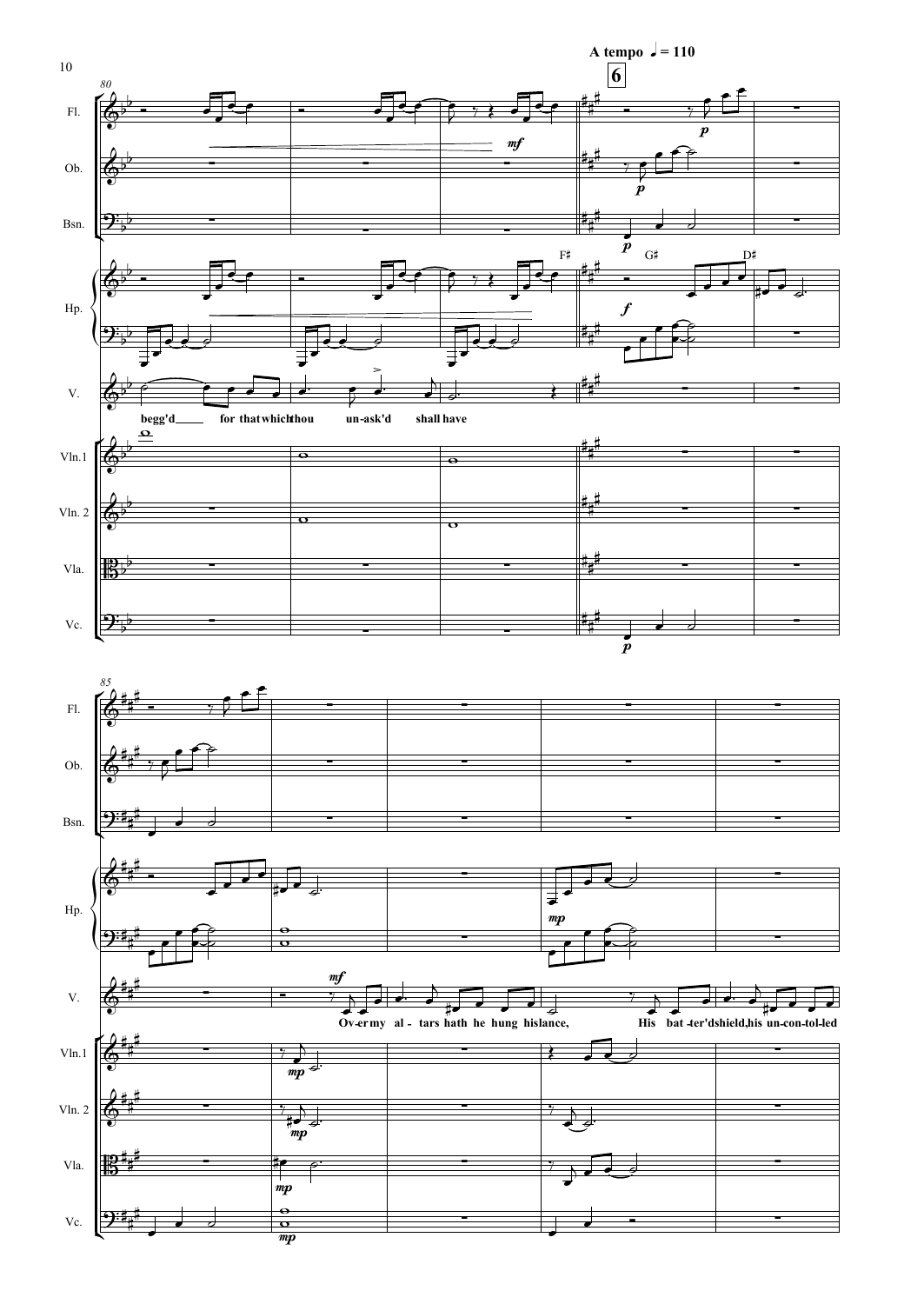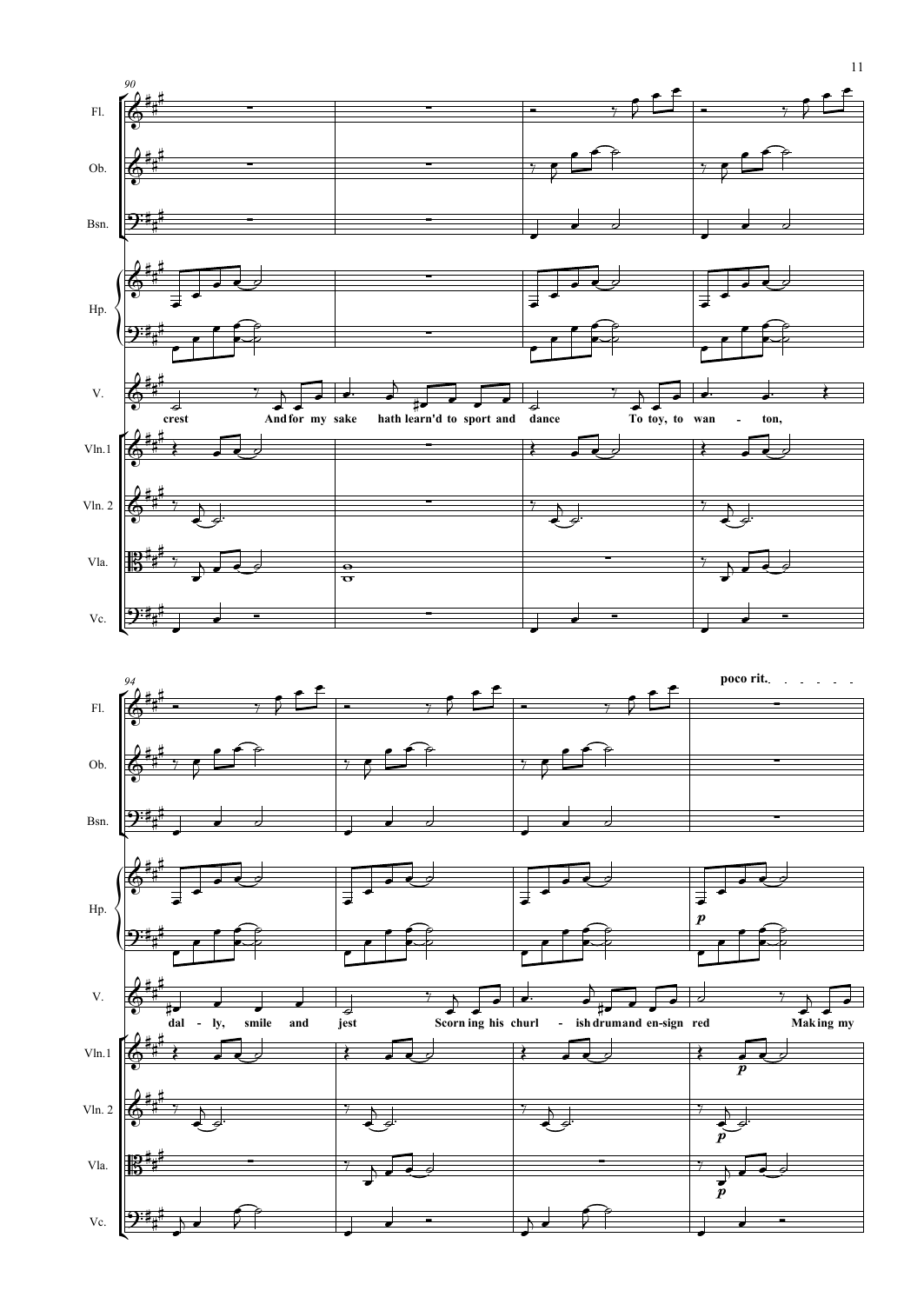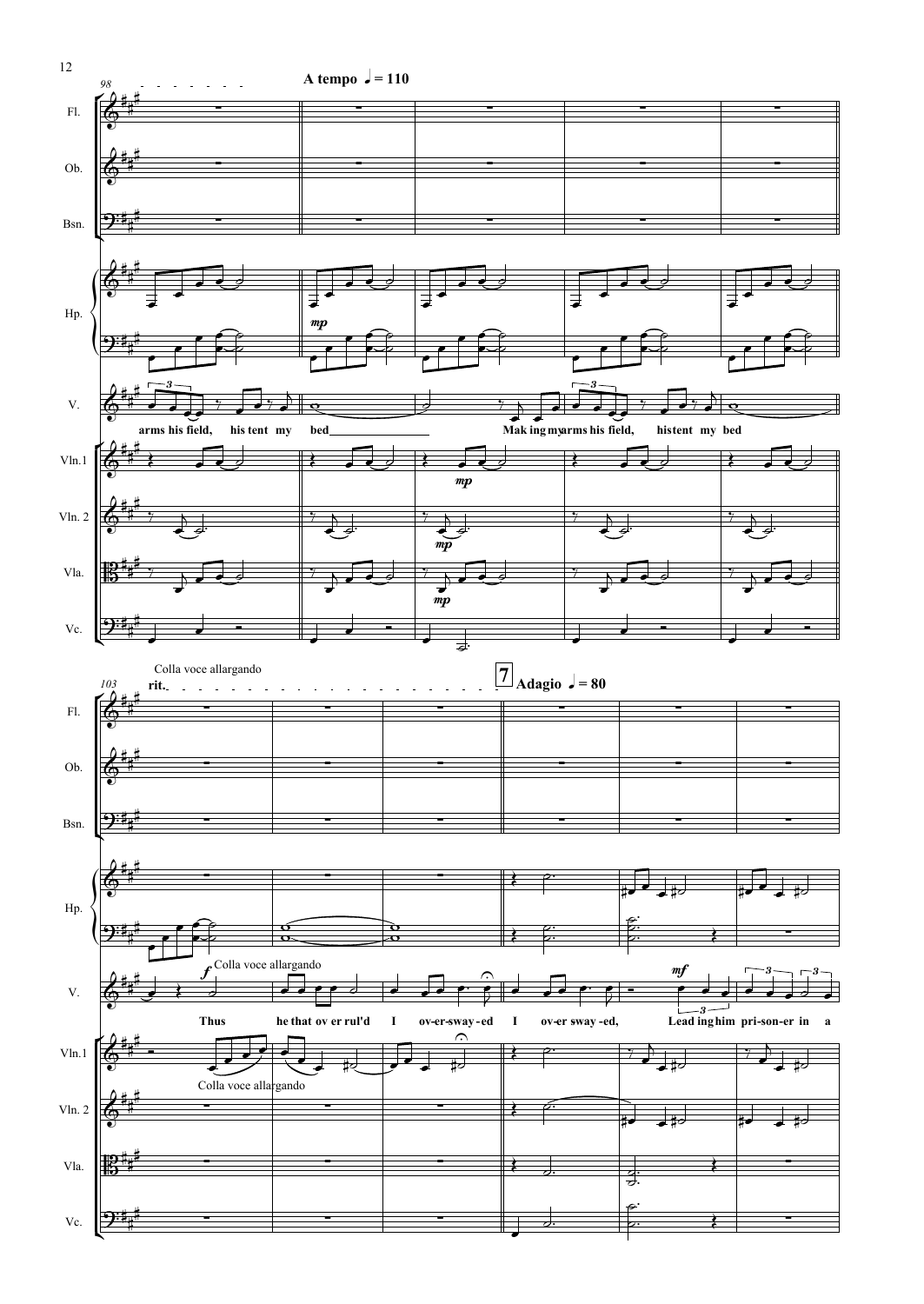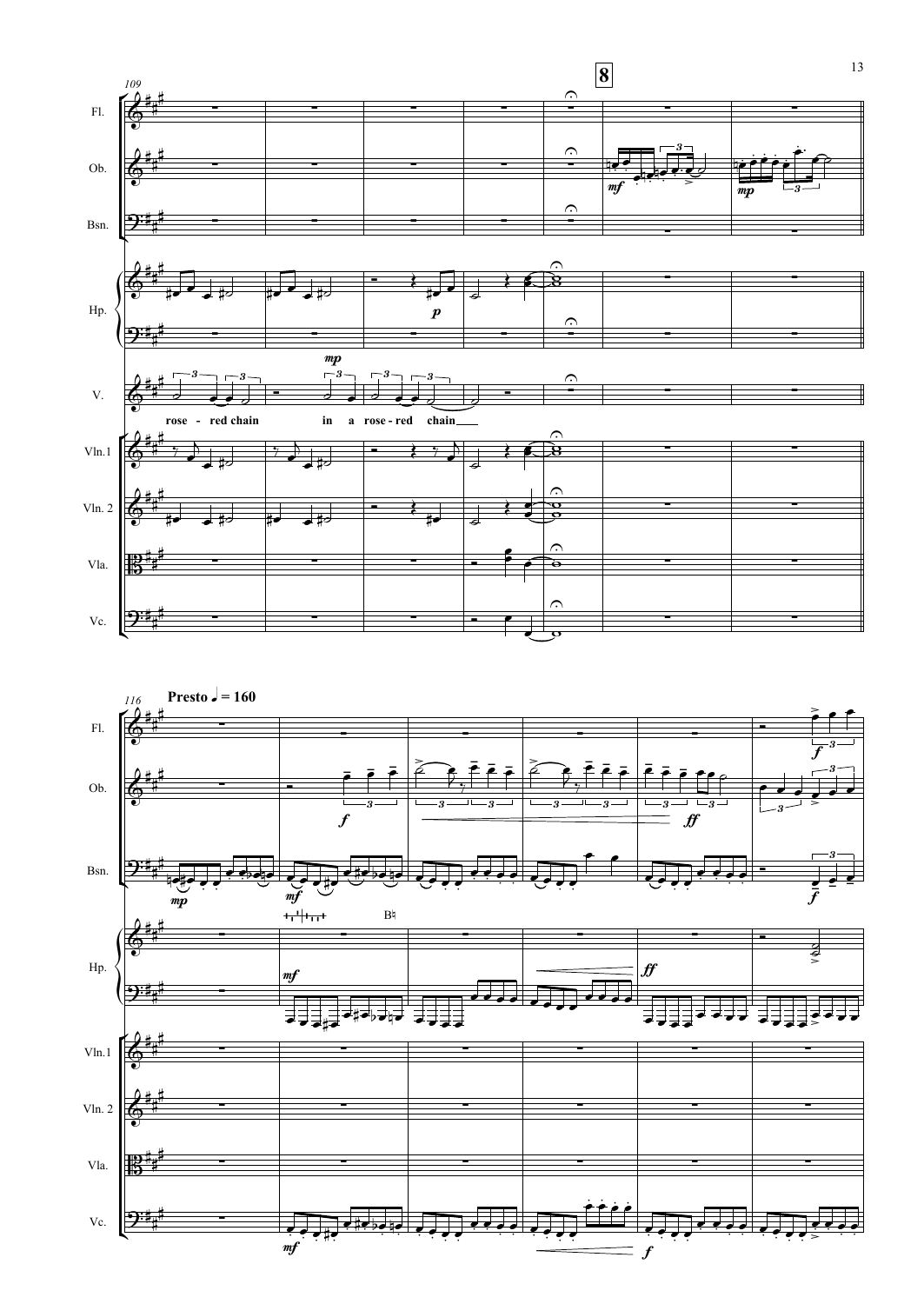

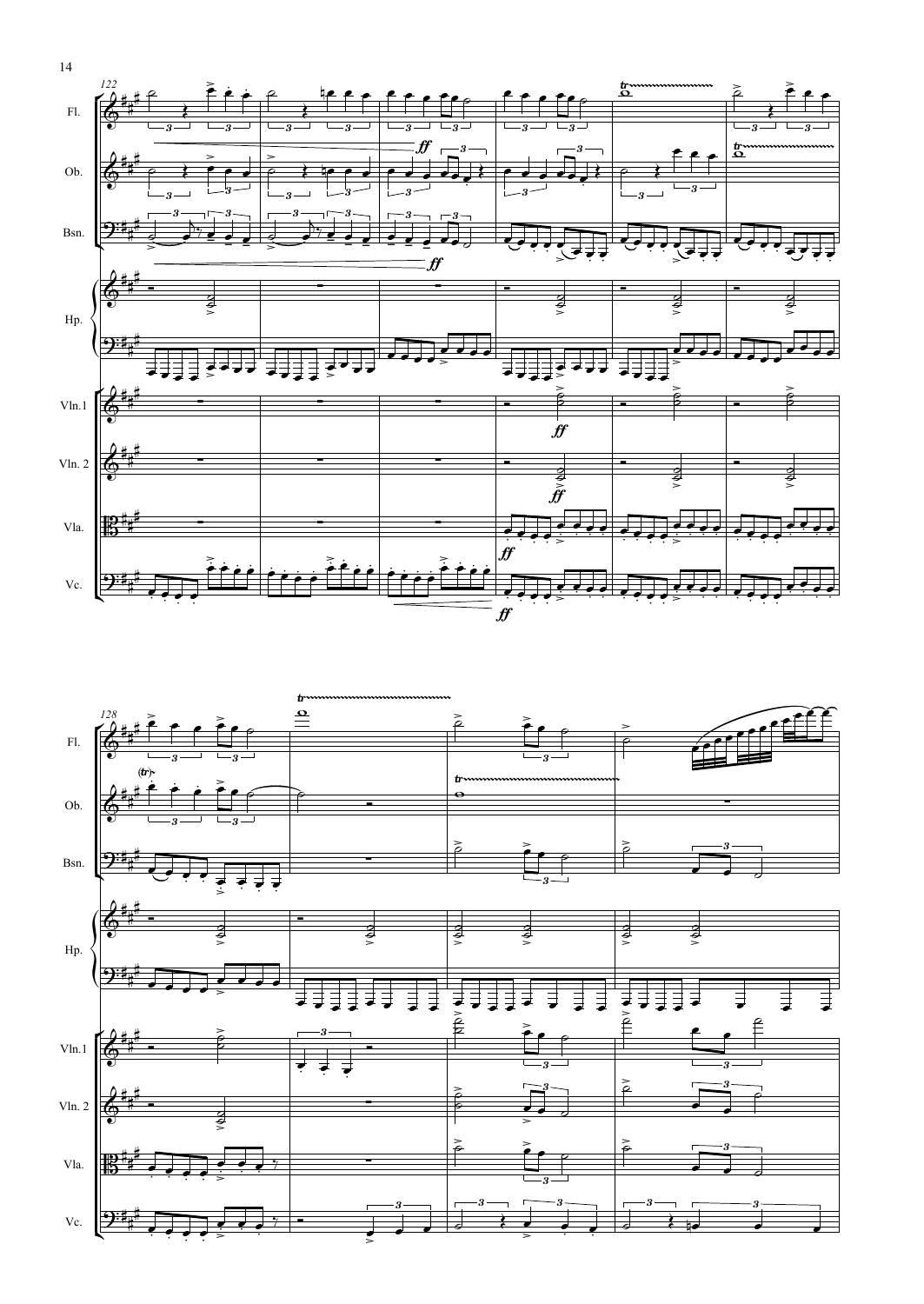

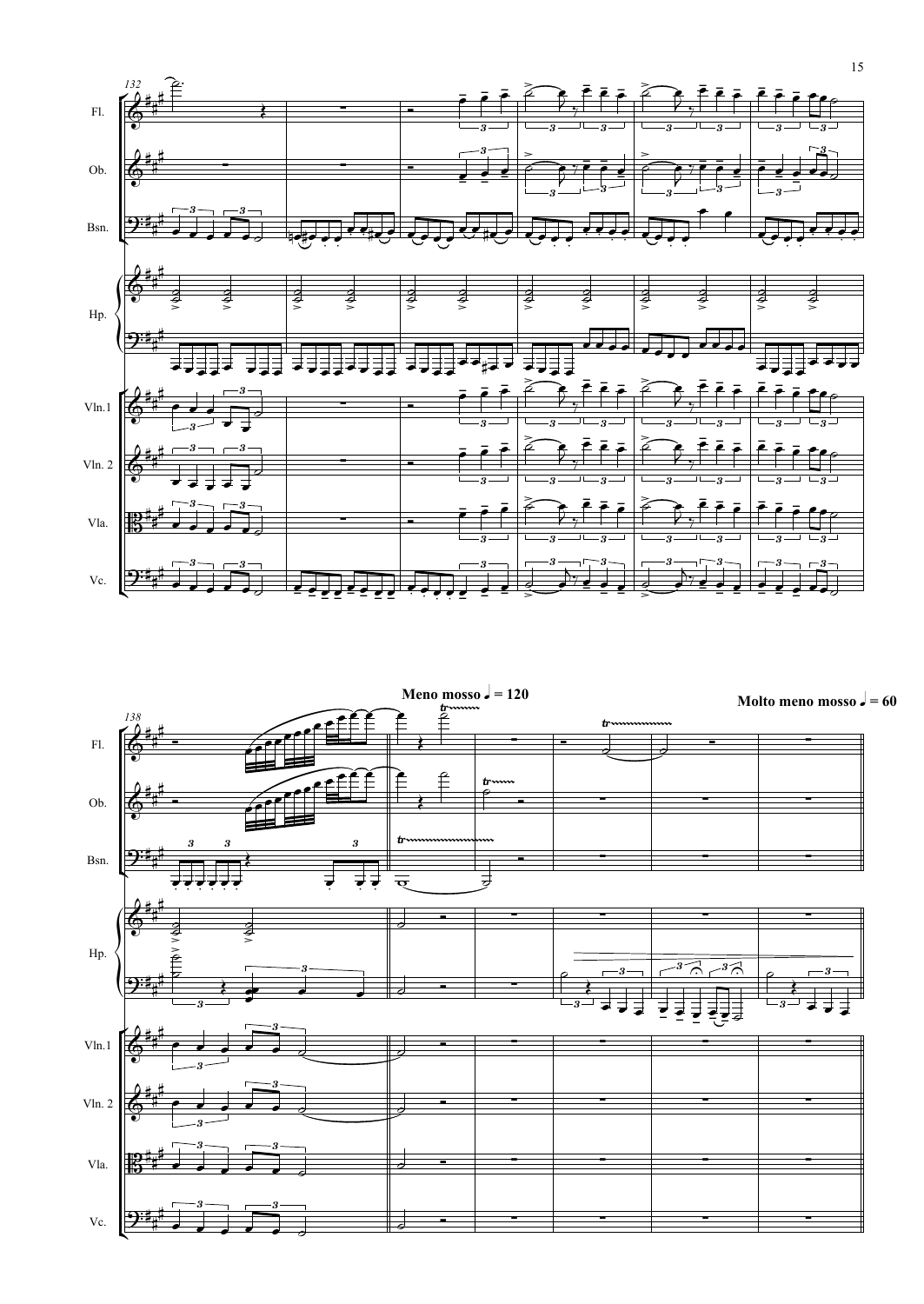

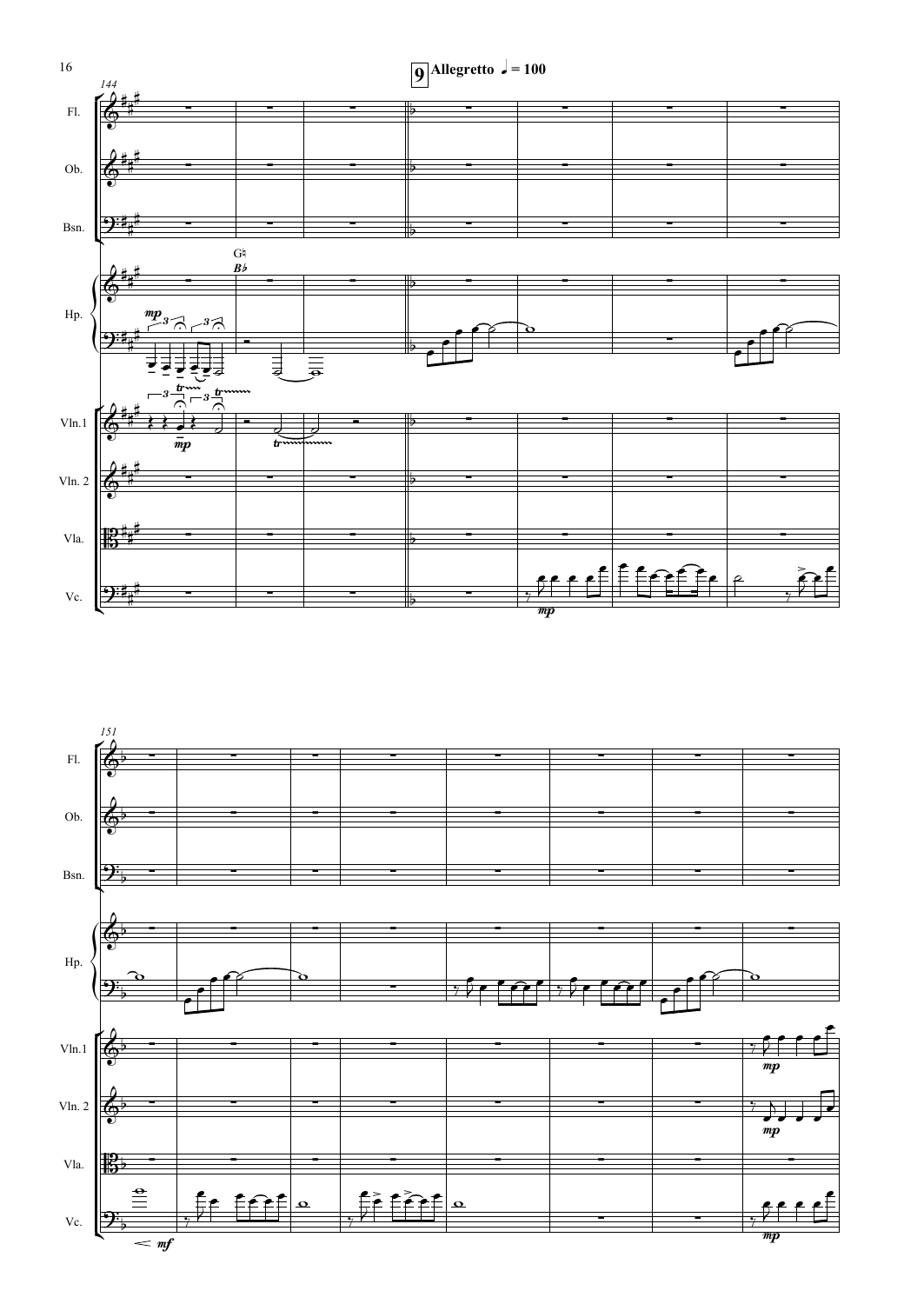

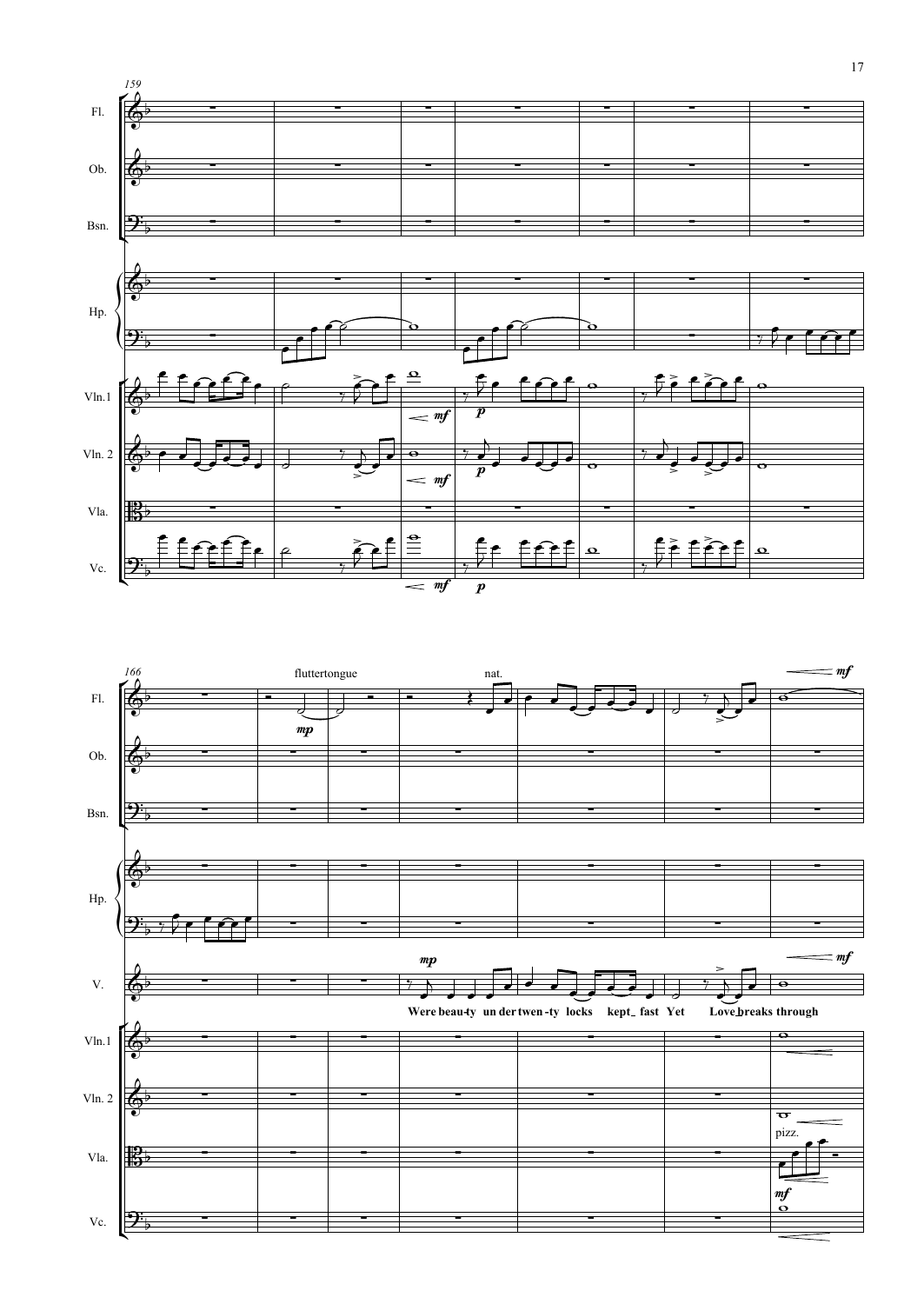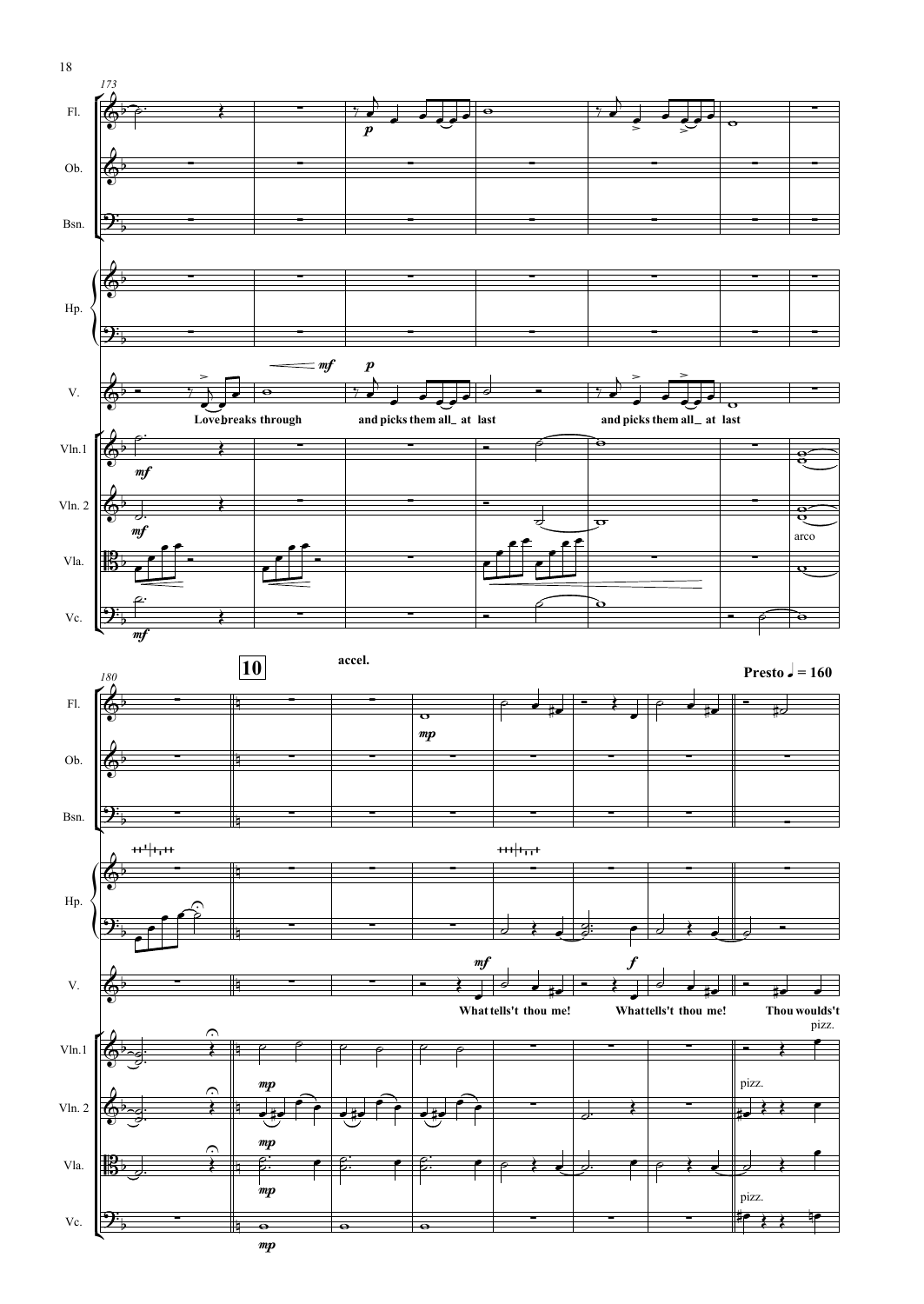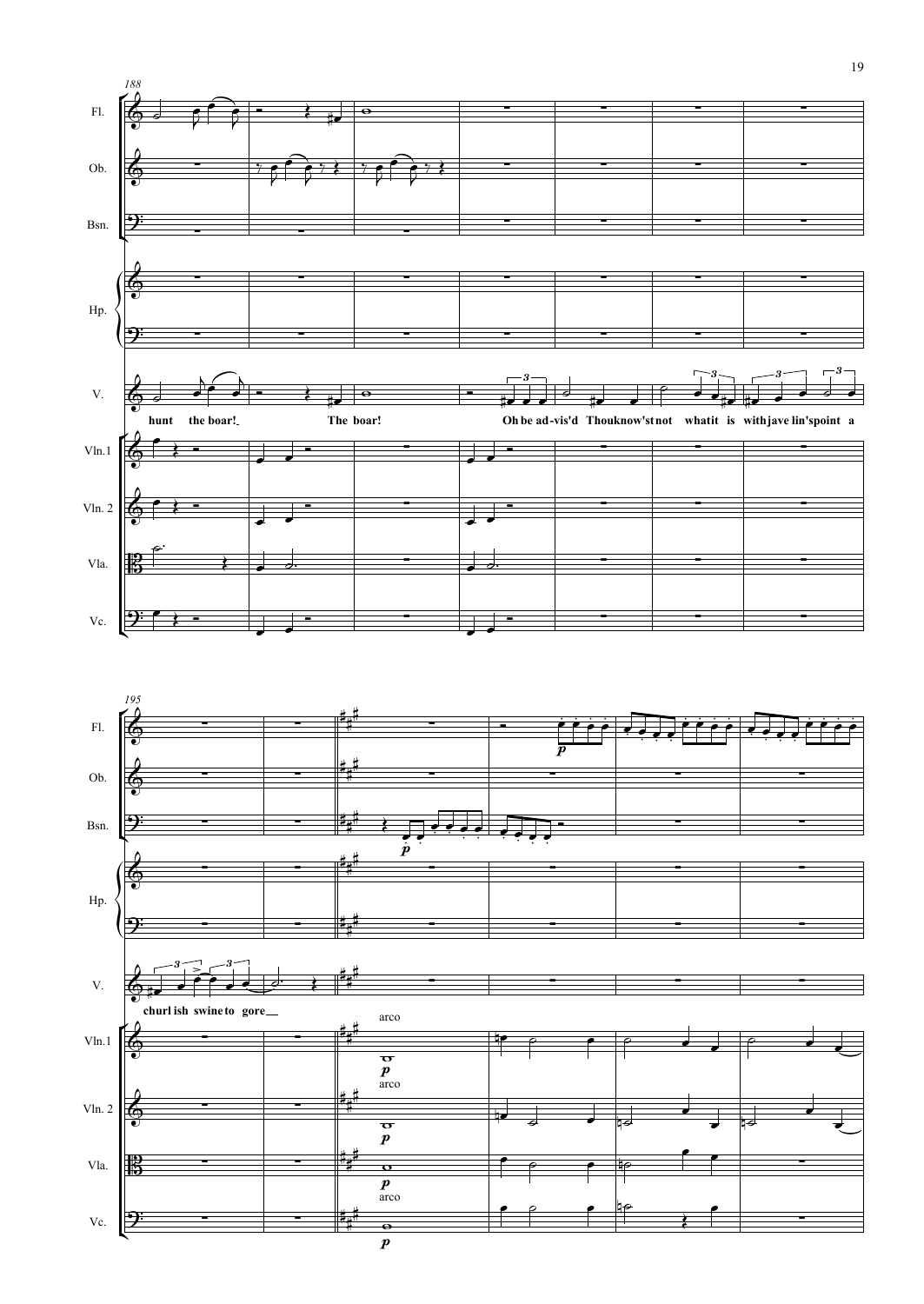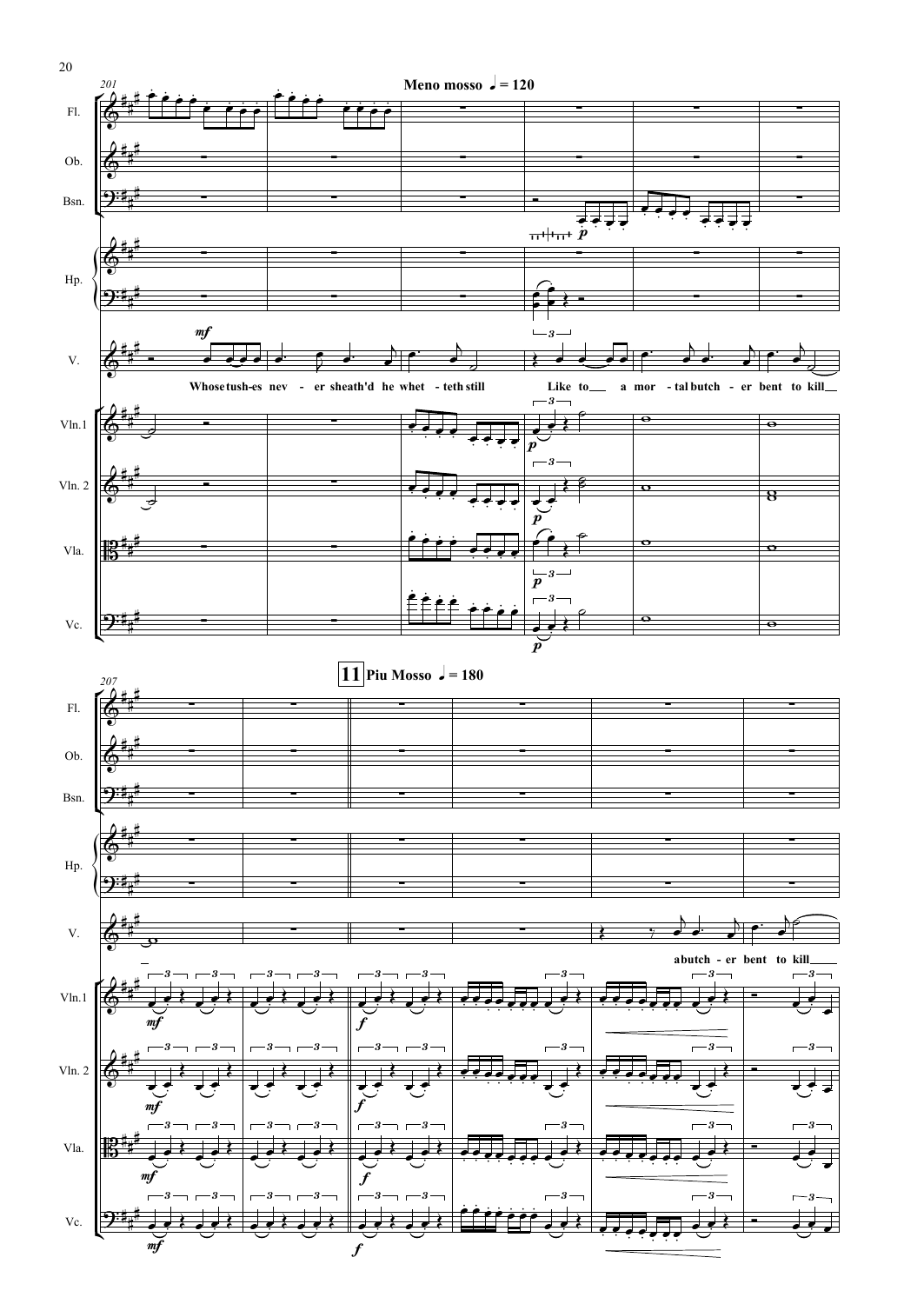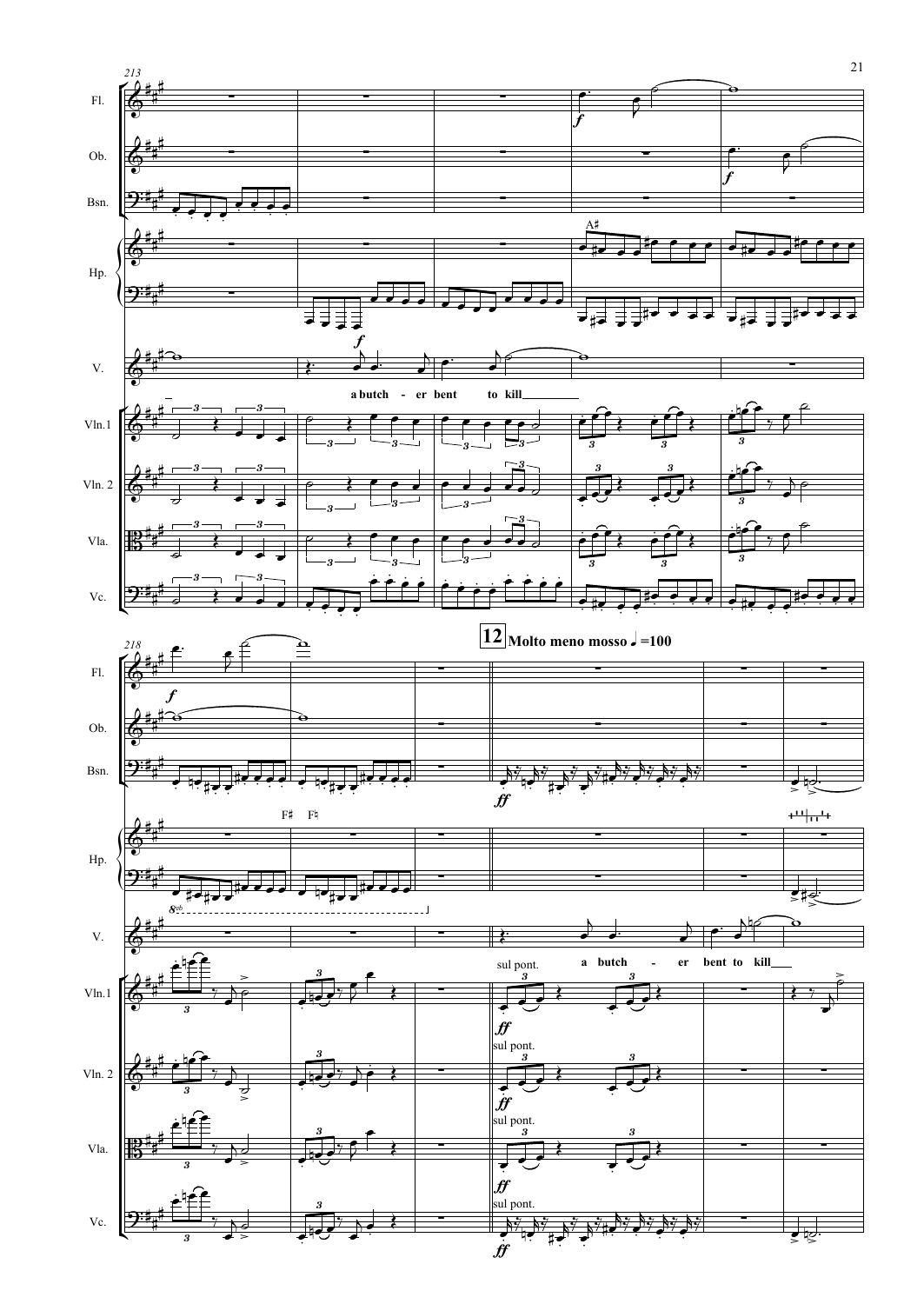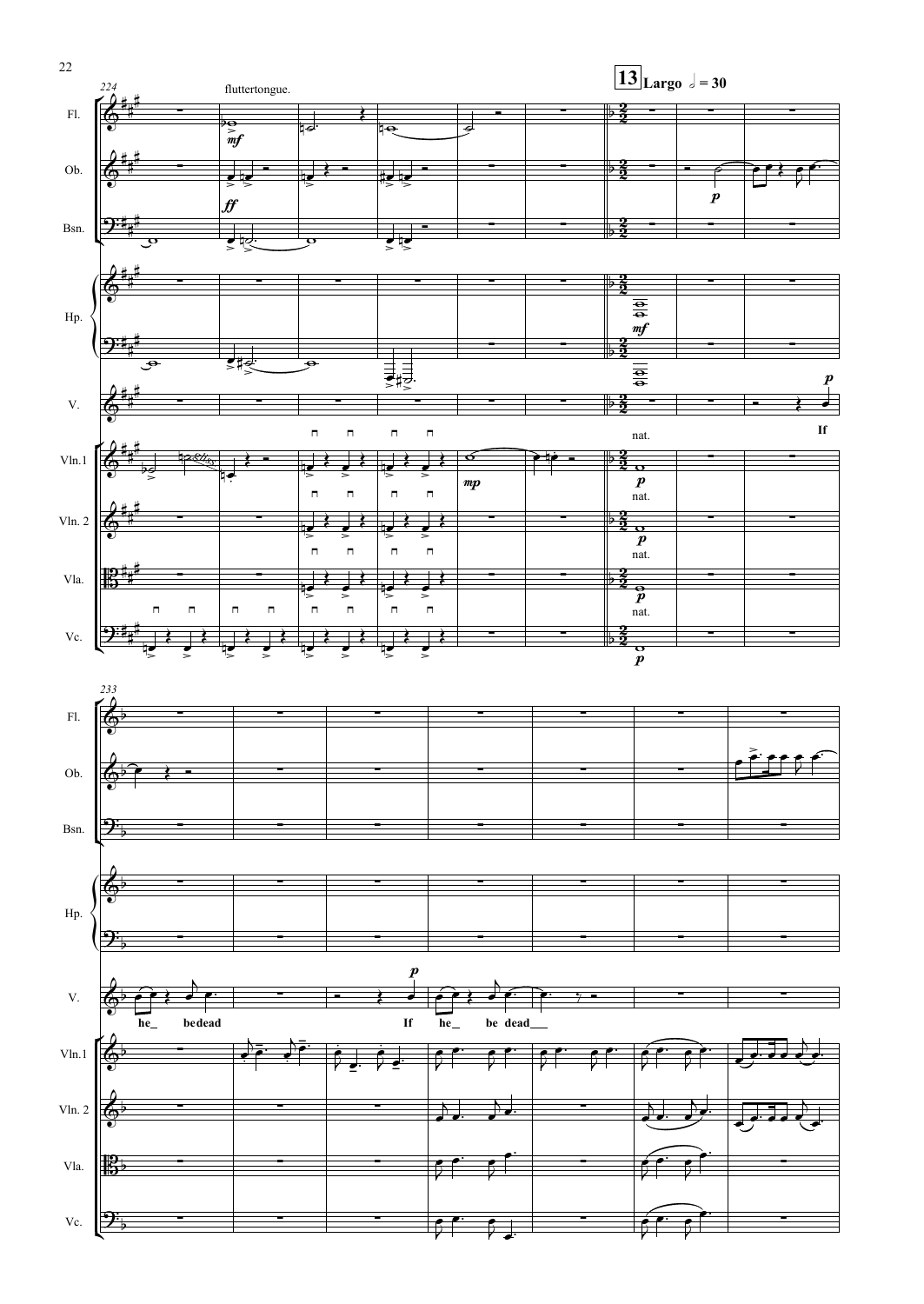

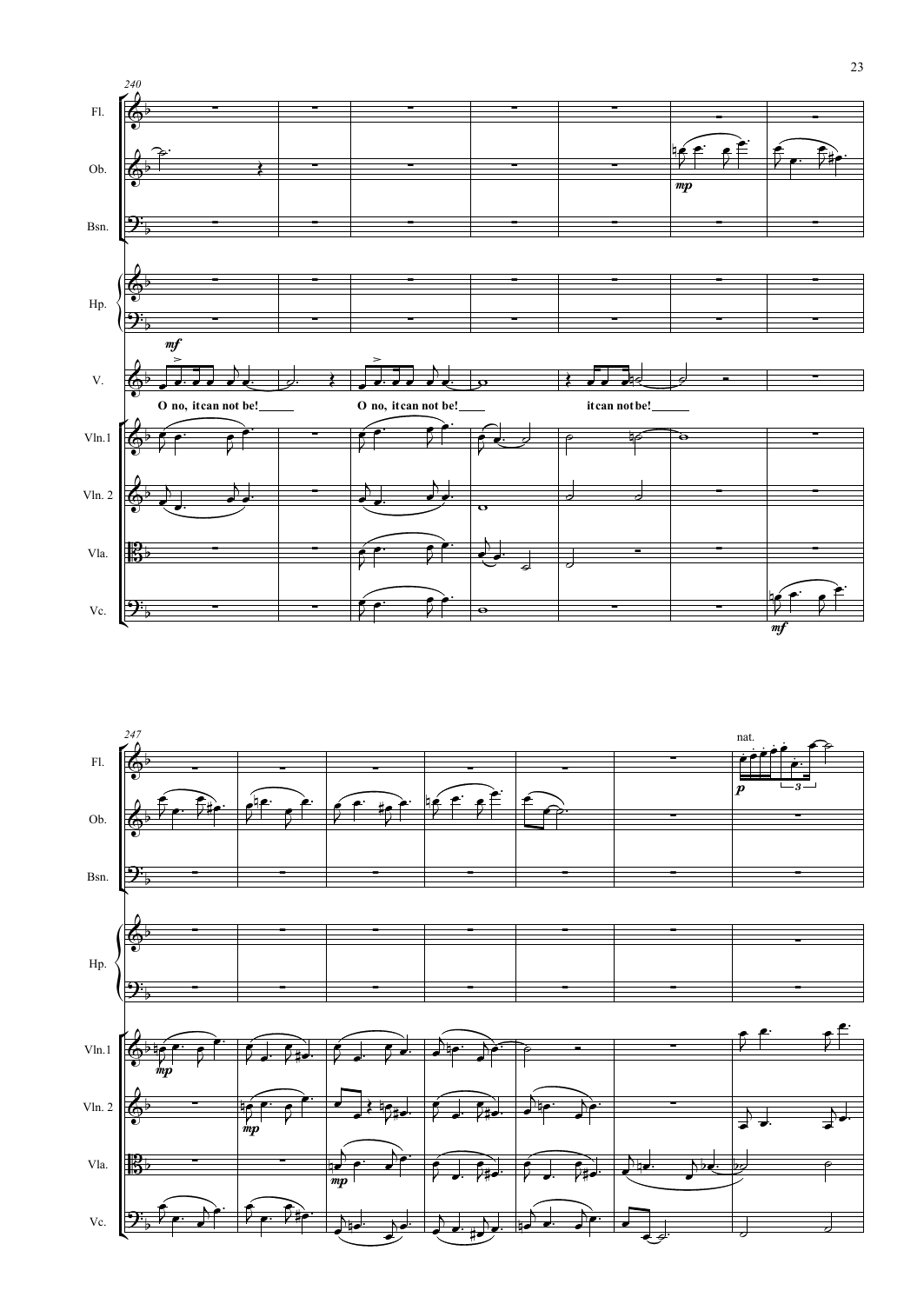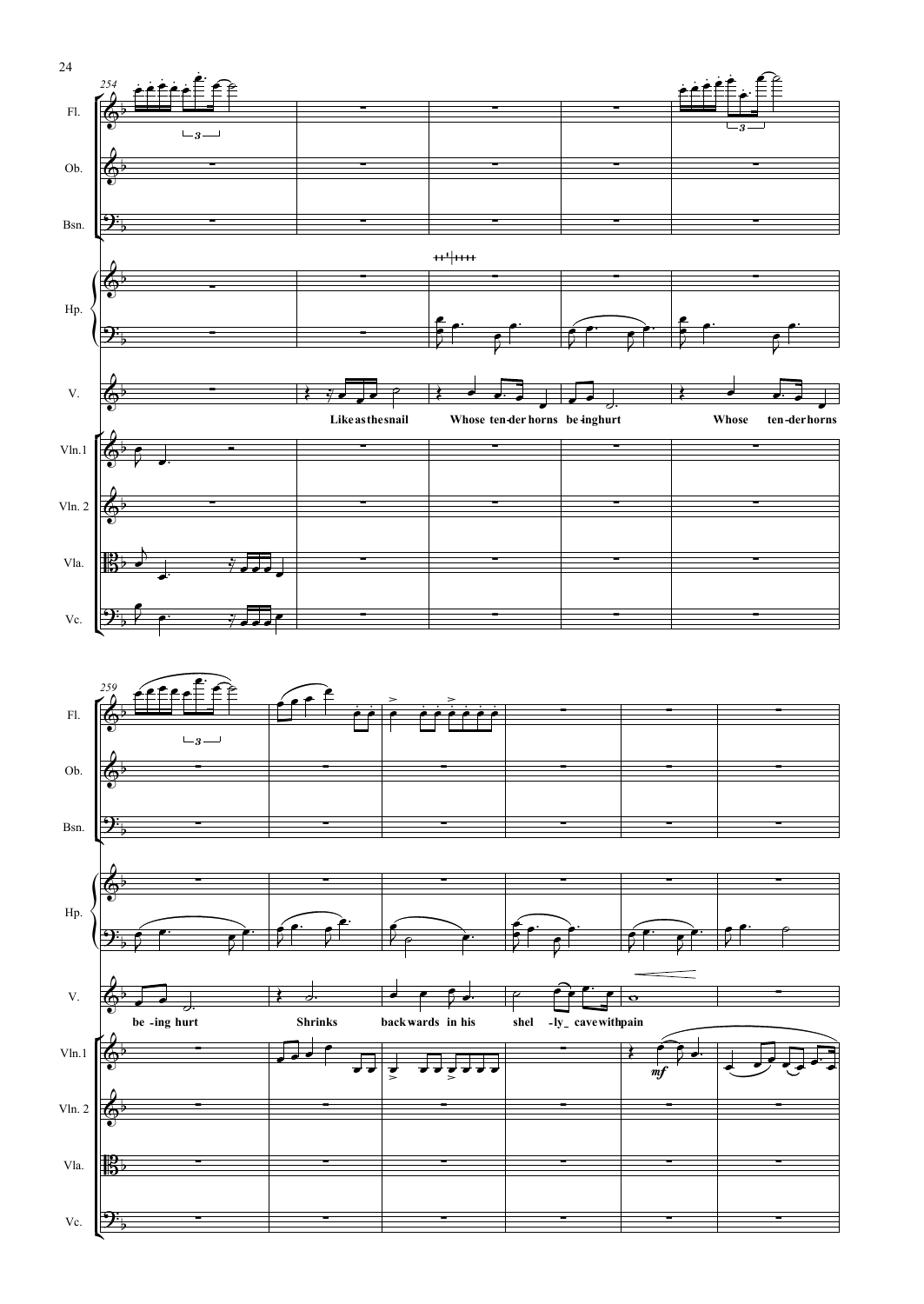

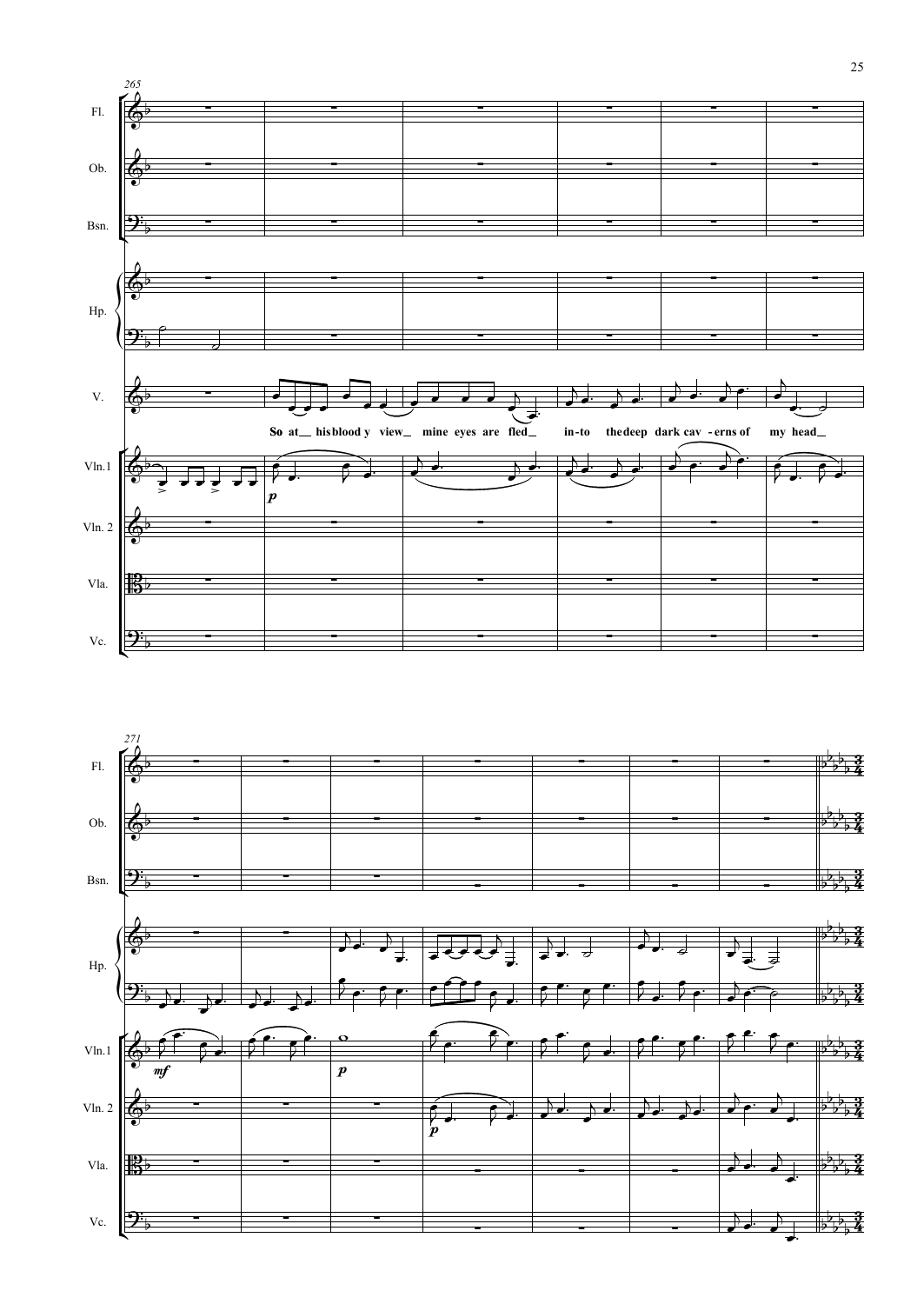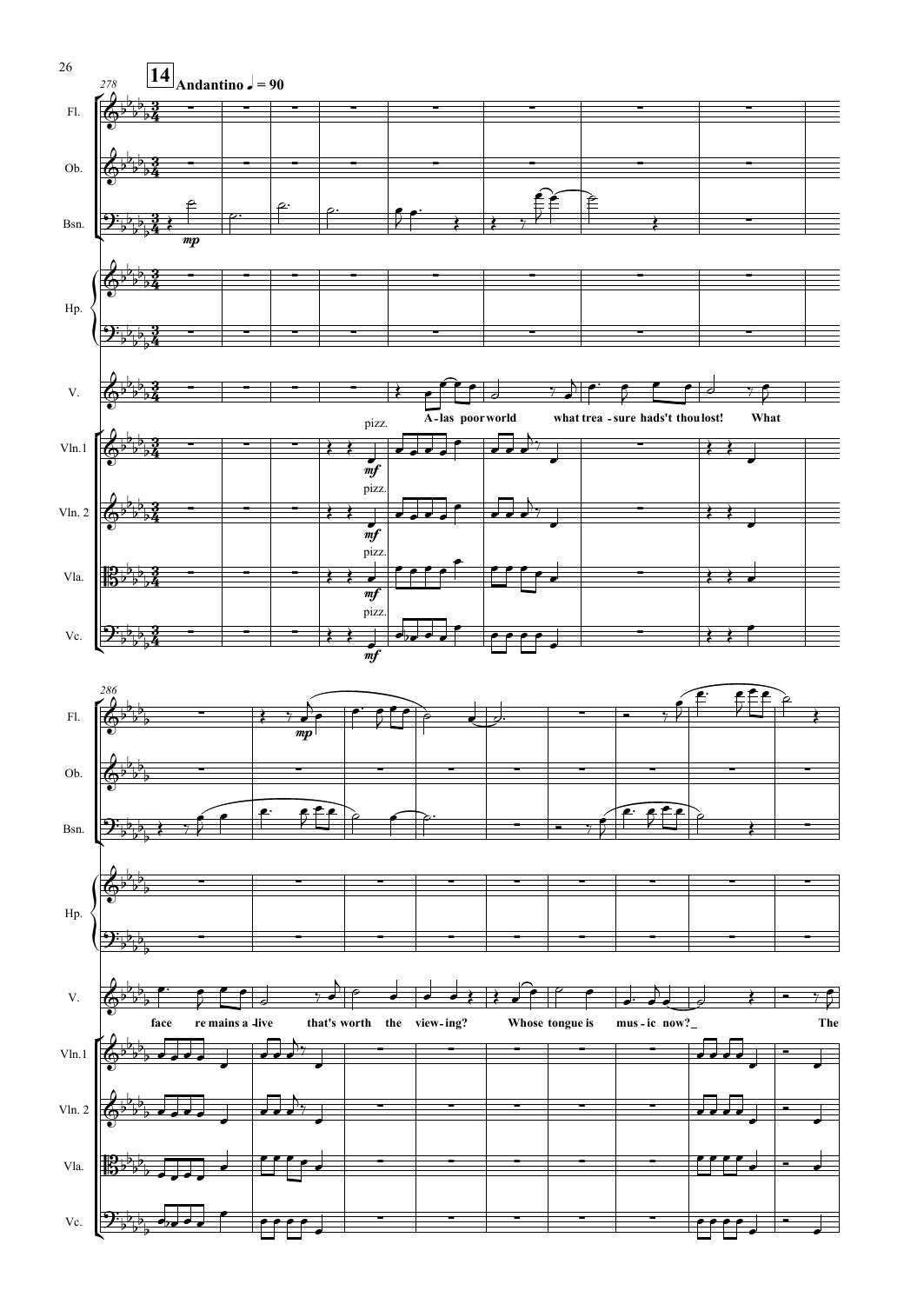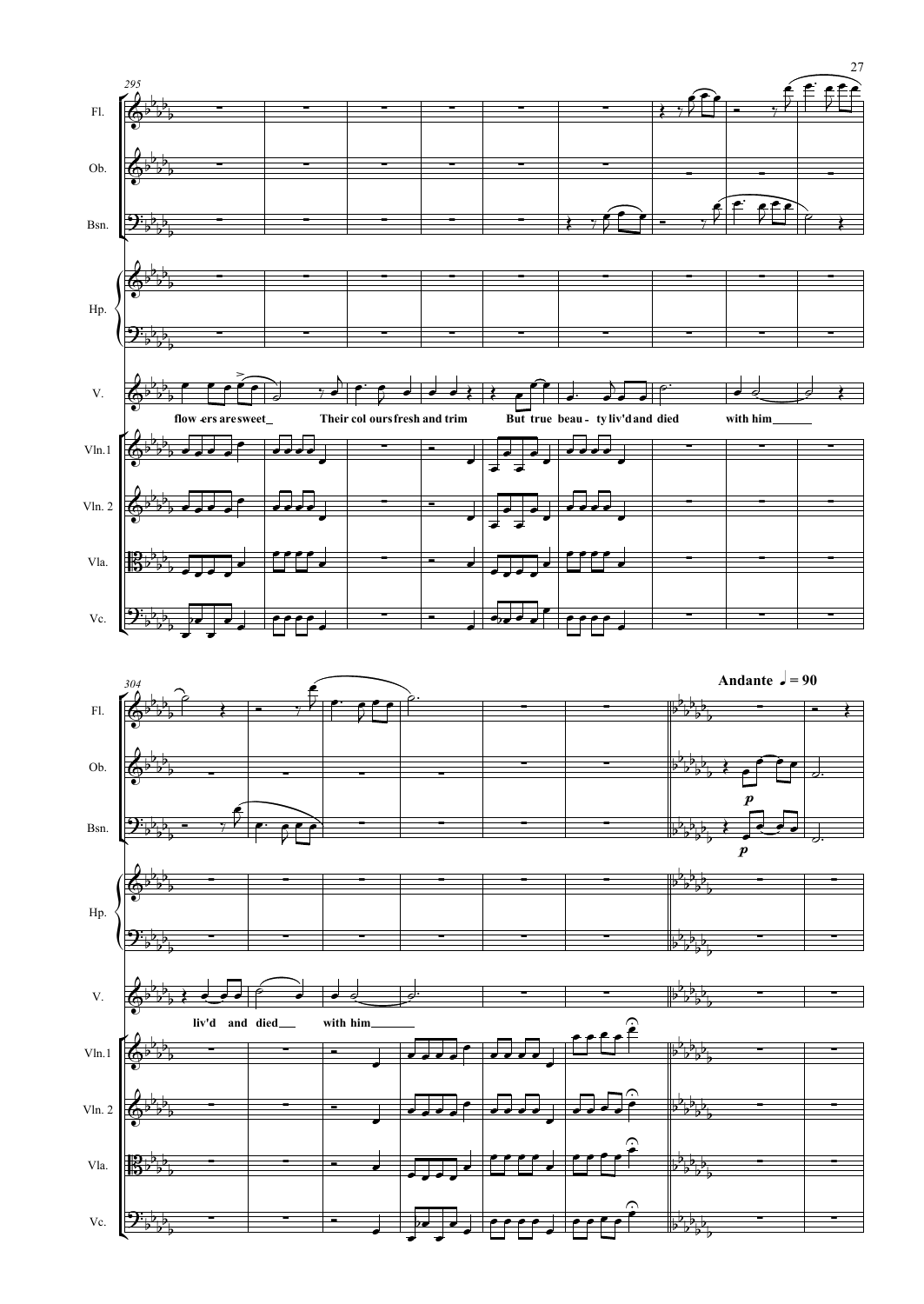![](_page_27_Figure_0.jpeg)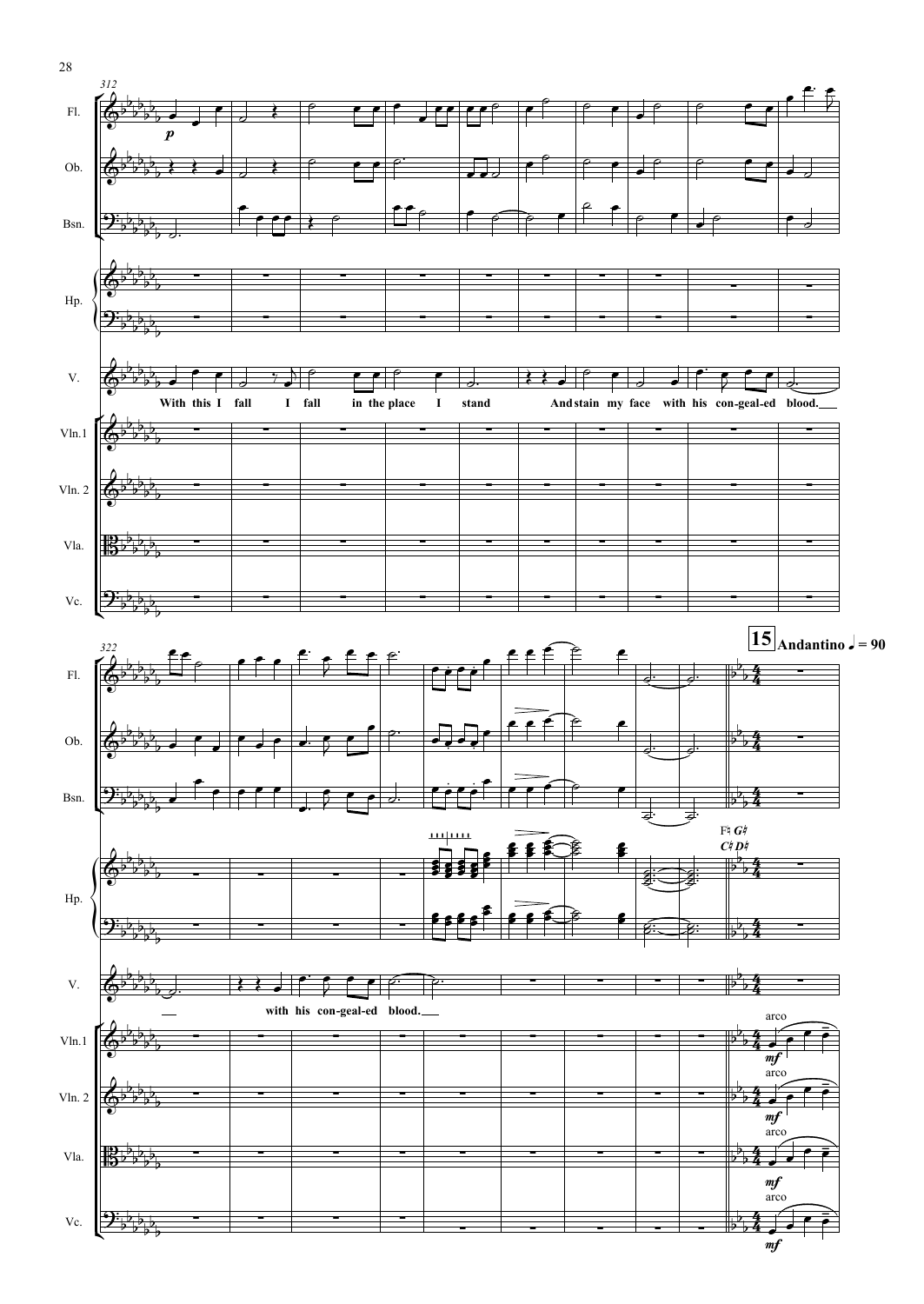![](_page_28_Figure_0.jpeg)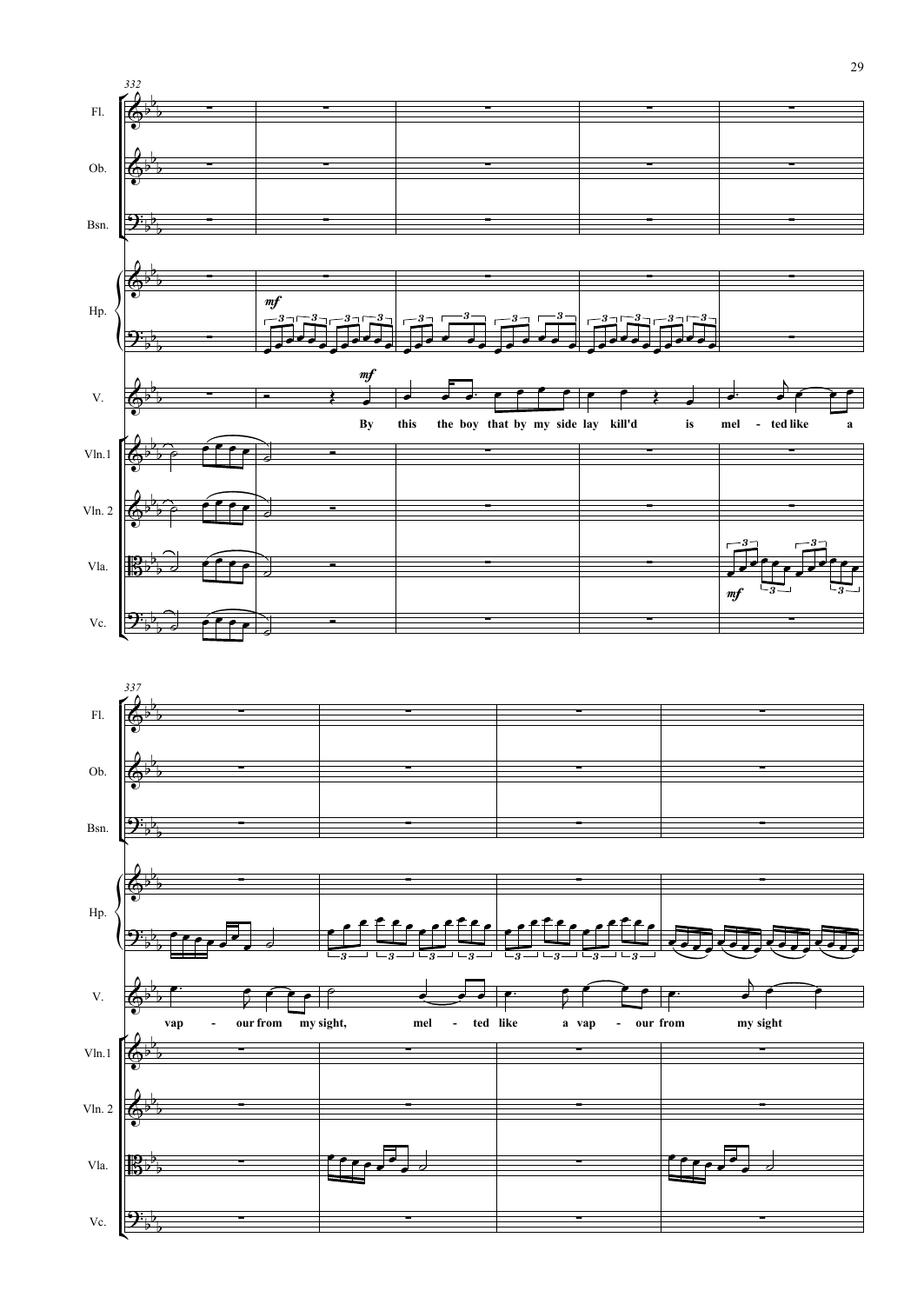![](_page_29_Figure_0.jpeg)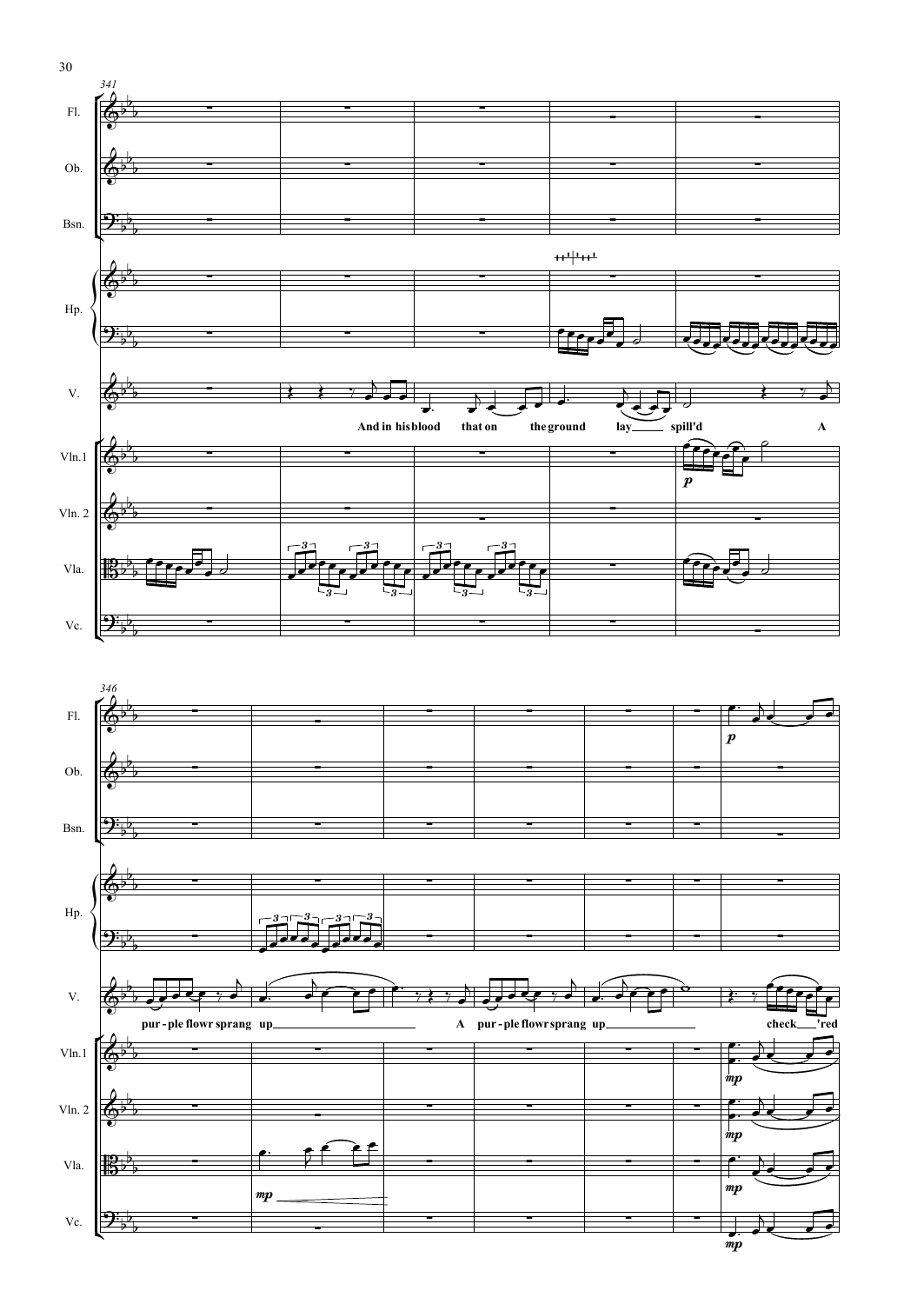![](_page_30_Figure_0.jpeg)

![](_page_30_Figure_1.jpeg)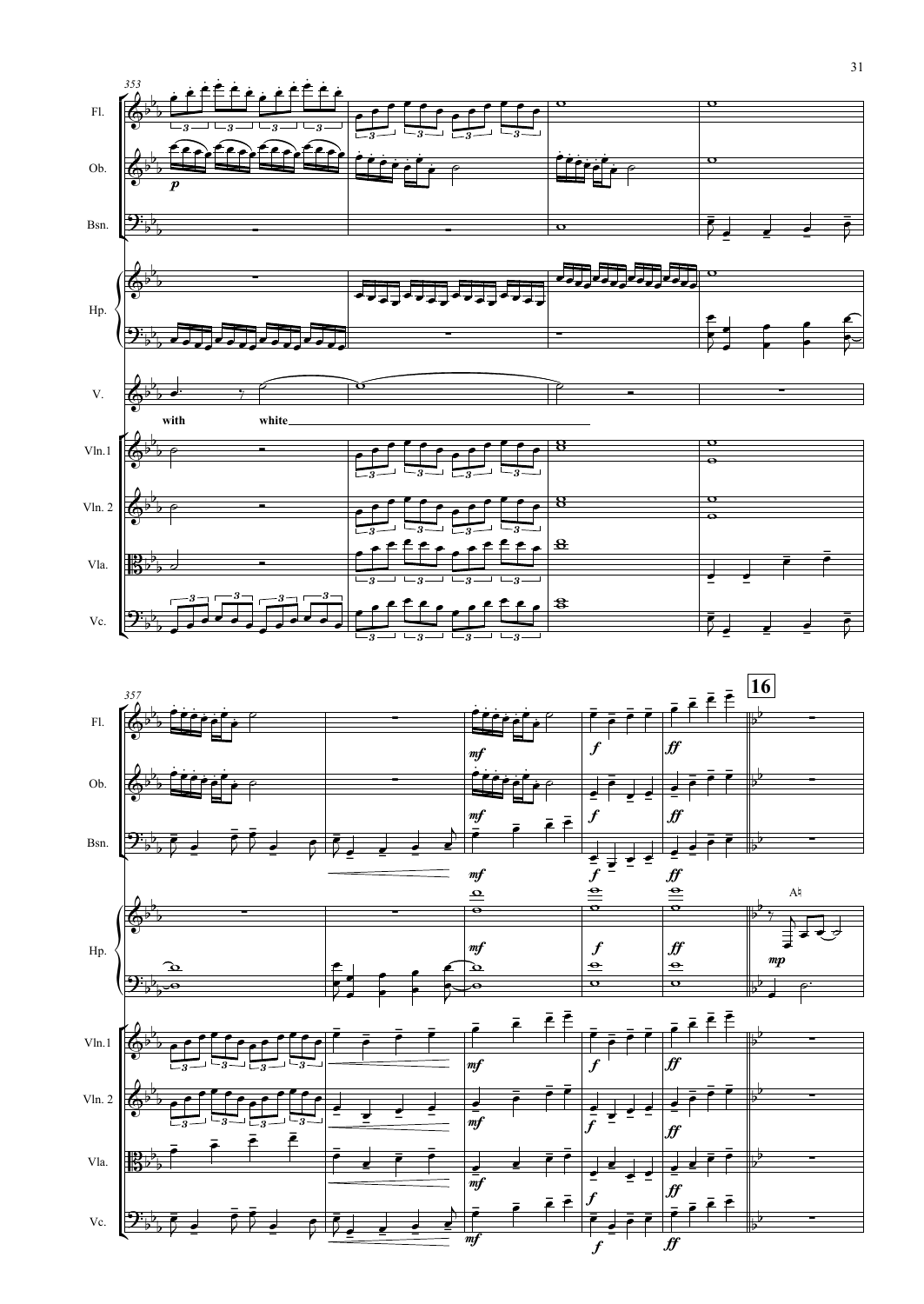![](_page_31_Figure_0.jpeg)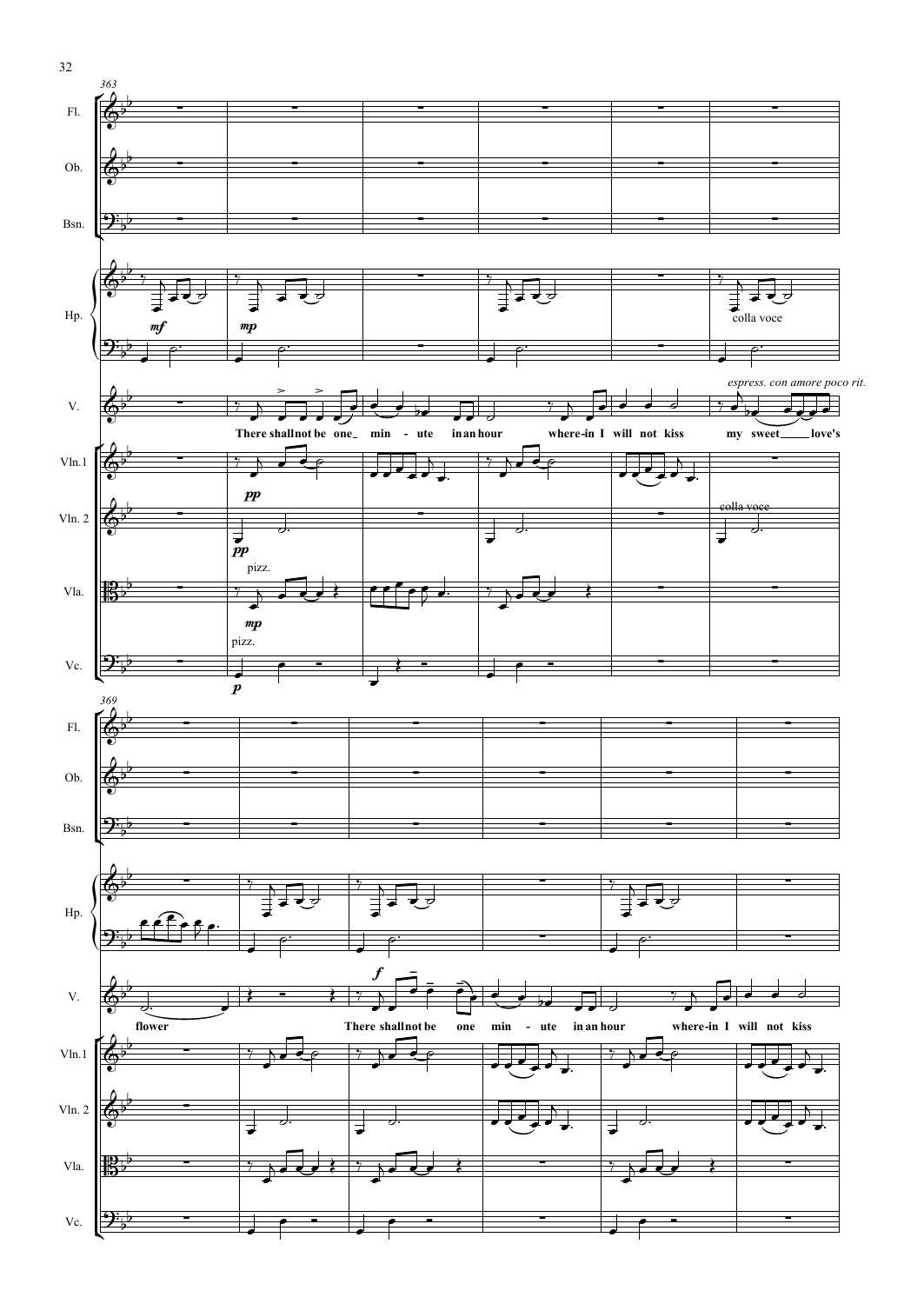![](_page_32_Figure_0.jpeg)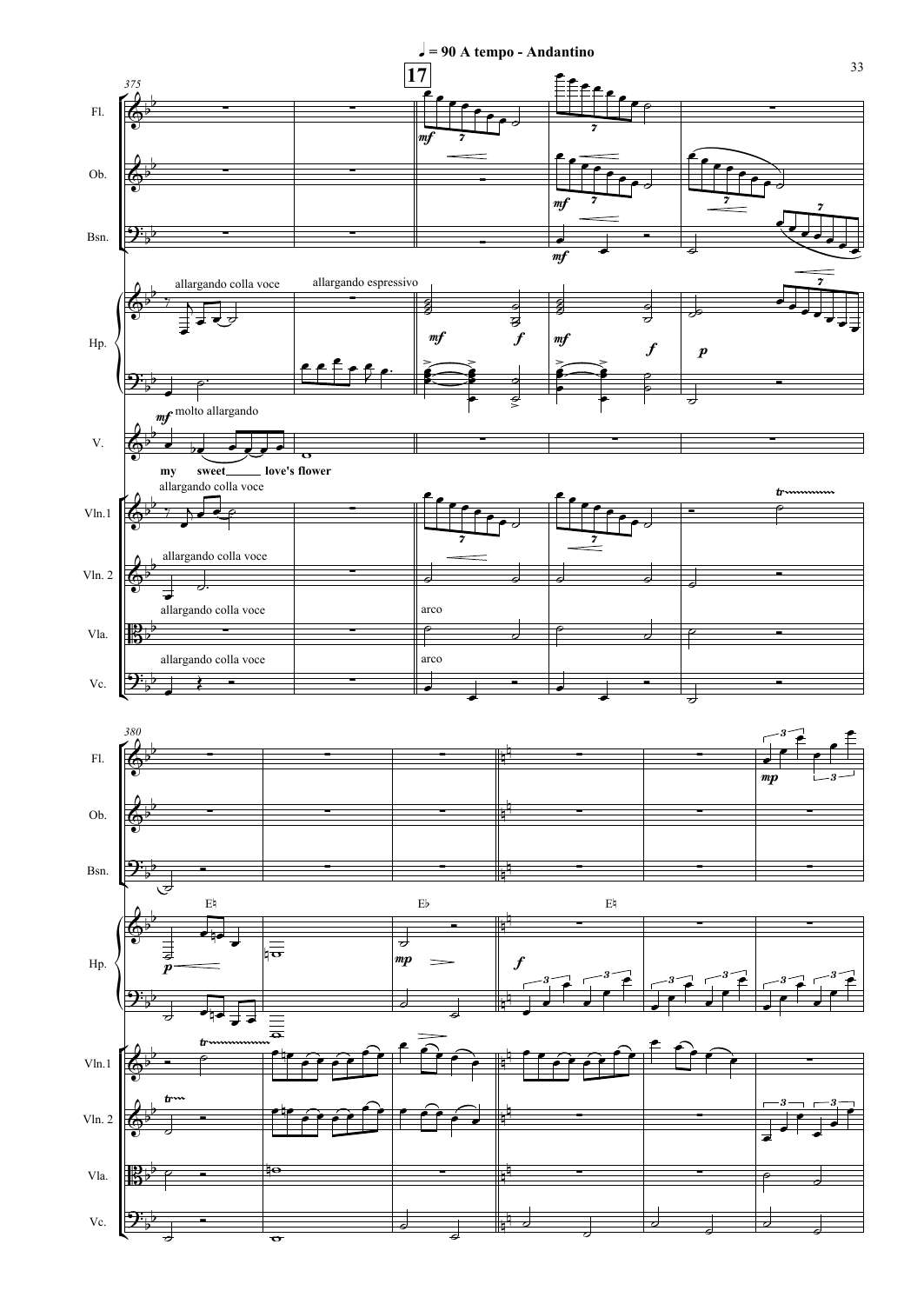![](_page_33_Figure_0.jpeg)